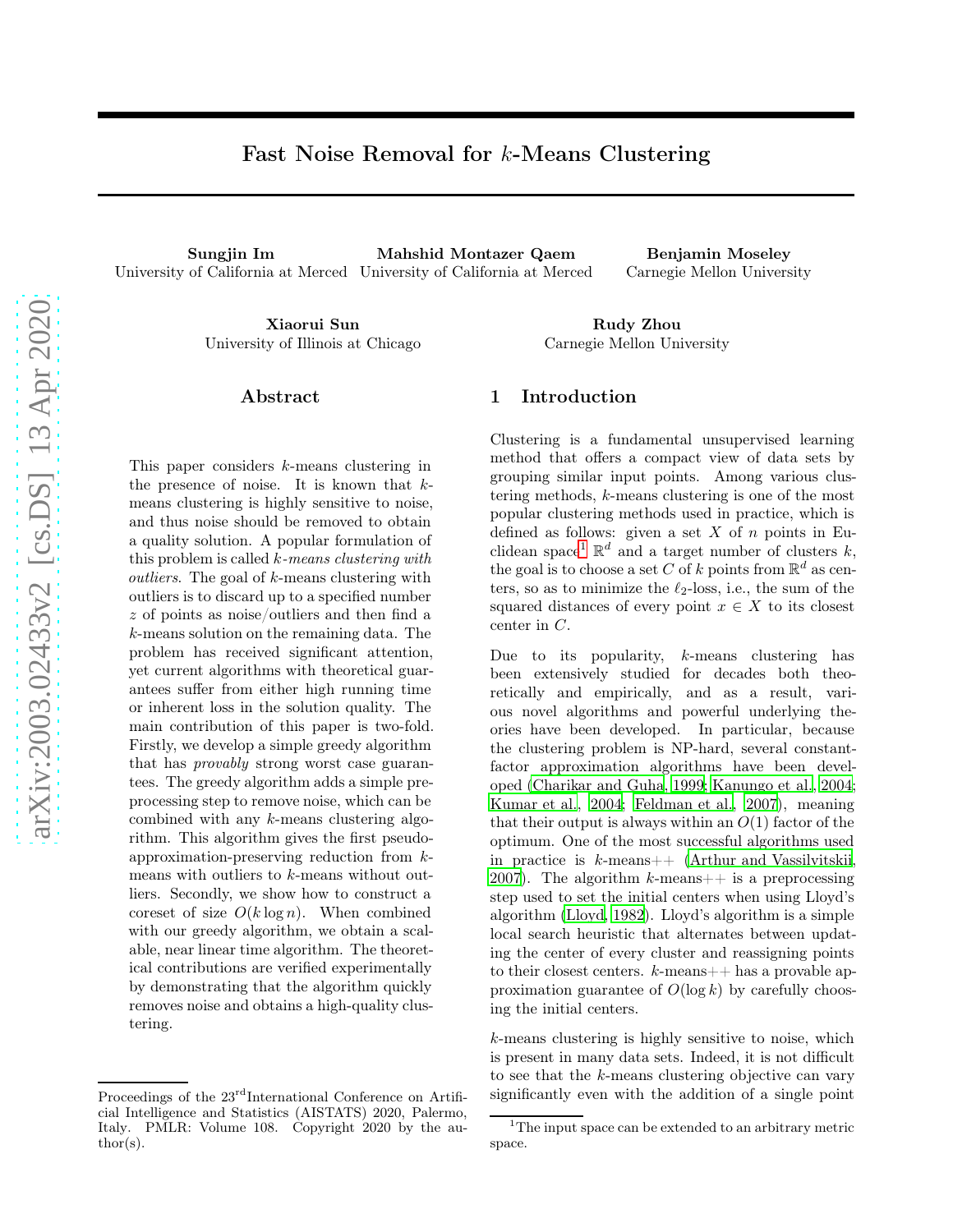that is far away from the true clusters. In general, it is a non-trivial task to filter out noise; without knowing the true clusters, we cannot identify noise, and vice versa. While there are other clustering methods, such as density-based clustering [\(Ester et al.](#page-8-2), [1996\)](#page-8-2), that attempt to remove noise, they do not replace  $k$ means clustering because they are fundamentally different than k-means.

Consequently, there have been attempts to study  $k$ means clustering in the presence of noise. The following problem formulation is the most popular formulation in the theory [\(Chen](#page-8-3), [2008;](#page-8-3) [Charikar et al.,](#page-8-4) [2001;](#page-8-4) [McCutchen and Khuller, 2008;](#page-9-4) [Guha et al.,](#page-9-5) [2017\)](#page-9-5), machine learning [\(Malkomes et al.](#page-9-6), [2015;](#page-9-6) [Chawla and Gionis, 2013;](#page-8-5) [Li and Guo, 2018\)](#page-9-7) and database communities [\(Gupta et al., 2017\)](#page-9-8). Note that traditional k-means clustering is a special case of this problem when  $z = 0$ . Throughout, for  $x, y \in$  $\mathbb{R}^d$ , we let  $d(x, y)$  denote the  $\ell_2$  distance between x and y. For a subset of points Y, let  $d(x, Y) :=$  $\min_{y \in Y} d(x, y).$ 

Definition 1 (k-Means with Outliers). *In this problem we are given as input a subset* X *of* n *points in*  $\mathbb{R}^d$ , a parameter  $k \in \mathbb{N}$  *(number of centers)*, and a *parameter*  $z \in \mathbb{N}$  *(number of outliers). The goal is to choose a collection of*  $k$  *centers,*  $C \subseteq \mathbb{R}^d$ *, to minimize:*  $\sum_{x \in X_z(C)} d^2(x, C)$ , where  $X_z(C) \subseteq X$  is the subset *of*  $n - \overline{z}$  *input points with the smallest distances to C.* 

Because this problem generalizes  $k$ -means clustering, it is NP-hard, and in fact, turns out to be significantly more challenging. The only known constant approximations [\(Chen, 2008;](#page-8-3) [Krishnaswamy et al., 2018](#page-9-9)) are highly sophisticated and are based on complicated local search or linear program rounding. They are unlikely to be implemented in practice due to their runtime and complexity. Therefore, there have been strong efforts to develop simpler algorithms that offer good approximation guarantees when allowed to discard more than z points as outliers [\(Charikar et al.,](#page-8-4) [2001;](#page-8-4) [Meyerson et al., 2004;](#page-9-10) [Gupta et al.](#page-9-8), [2017\)](#page-9-8), or heuristics [\(Chawla and Gionis, 2013\)](#page-8-5). Unfortunately, the aforementioned algorithms with theoretical guarantees suffer from either high running time or inherent loss in solution quality.

In contrast , concurrently with our work, Bhaskara et al. (2019) developed a simple algorithm for k-means with outliers that gives a good approximation guarantee when allowed to discard more than  $z$  outliers or use more than  $k$  centers, which we discuss in more detail when we describe our results.

#### 1.1 Our Results and Contributions

The algorithmic contribution of this paper is two-fold, and further these contributions are validated by experiments. In this section, we state our contribution and discuss it in detail compared to the previous work.

Simple Preprocessing Step for Removing Outliers with Provable Guarantees: In this paper we develop a simple preprocessing step, which we term NK-means, to effectively filter out outliers. NKmeans stands for noise removal for k-means. Our proposed preprocessing step can be combined with *any* algorithm for k-means clustering. Despite the large amount of work on this problem, we give the *first* reduction to the standard k-means problem. In particular, NK-means can be combined with the popular  $k$ -means++. The algorithm is the fastest known algorithm for the k-means with outliers problem. Its speed and simplicity gives it the potential to be used in practice. Formally, given an  $\alpha$ -approximation for  $k$ -means clustering, we give an algorithm for  $k$ -means with outliers that is guaranteed to discard up to  $O(kz)$ points such that the cost of remaining points is at most  $O(\alpha)$  times the optimum that discards up to exactly z points. While the theoretical guarantee on the number of outliers is larger than z on worst-case inputs, we show that NK-means removes at most  $O(z)$  outliers under the assumption that every cluster in an optimal solution has at least 3z points. We believe that this assumption captures most practical cases since otherwise significant portions of the true clusters can be discarded as outliers. In actual implementation, we can guarantee discarding exactly z points by discarding the farthest z points from the centers we have chosen. It is worth keeping in mind that all (practical) algorithms for the problem discard more than z points to have theoretical guarantees [\(Charikar et al.](#page-8-4), [2001;](#page-8-4) [Meyerson et al.](#page-9-10), [2004;](#page-9-10) [Gupta et al.](#page-9-8), [2017](#page-9-8); Bhaskara et al., 2019).

When compared to the concurrent work of Bhaskara et al. (2019), our work differs in two main ways. Firstly, our algorithm consists of a pre-processing step that can be combined with any  $k$ -means algorithm, such as  $k$ -means++, while theirs consists of a modification to the standard  $k$ -means++ algorithm. Further, our algorithm throws away a multiplicative  $O(k)$ -factor extra outliers in the worst case and uses no extra centers, while in their work they prove a trade-off between extra outliers and extra centers. In particular, they obtain a  $O(\log k)$ approximation for k-means with outliers using an extra multiplicative  $O(\log k)$  outliers and no extra centers, and a  $O(1)$ -approximation using an extra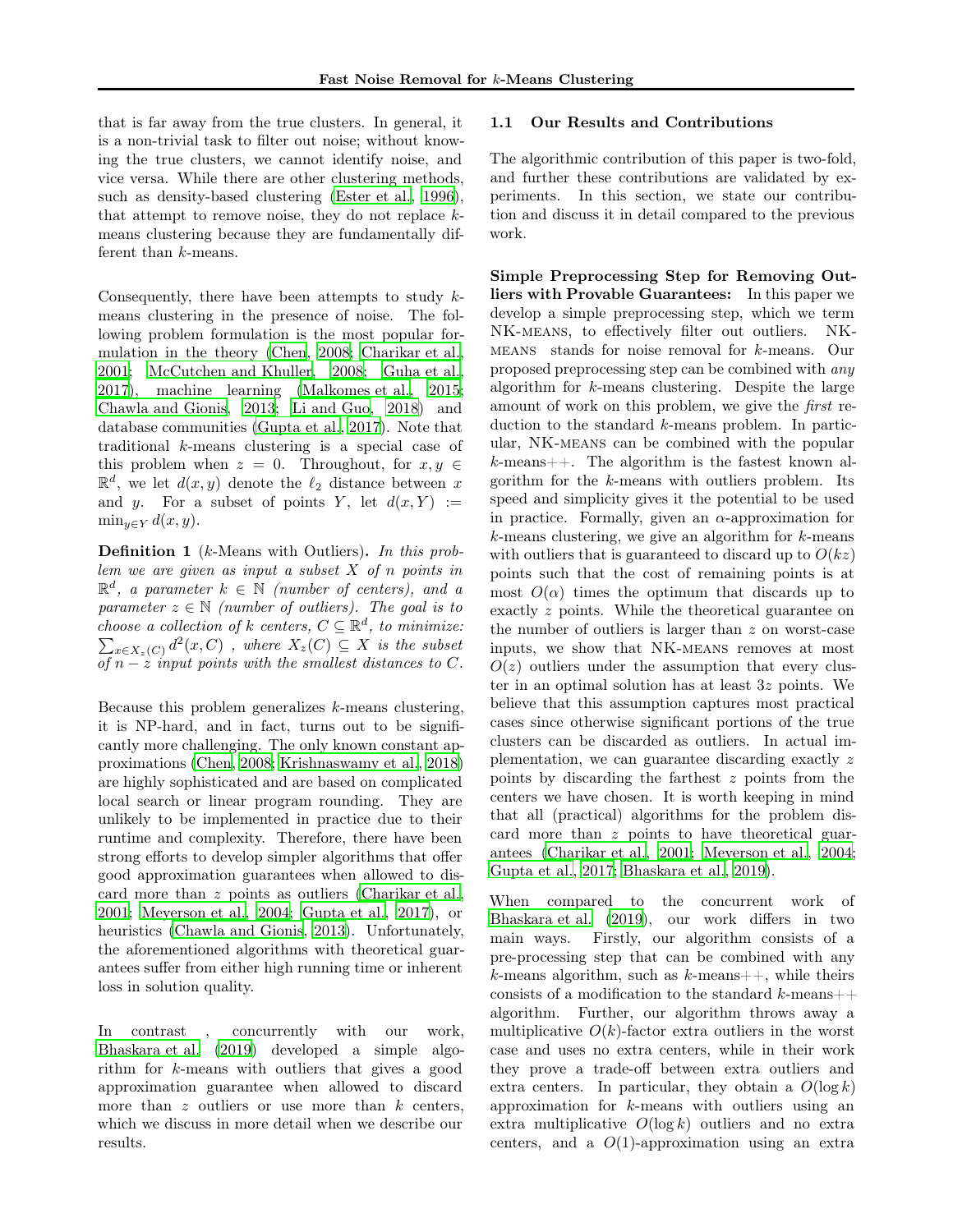multiplicative  $O(1)$  outliers and centers.

New Coreset Construction: When the data set is large, a dominant way to speed up clustering is to first construct a coreset and then use the clustering result of the coreset as a solution to the original input. Informally, a set of (weighted) points  $Y$  is called a coreset of  $X$  if a good clustering of  $Y$  is also a good clustering of  $X$  (see Section [4.1](#page-5-0) for the formal definition of coreset.)

The idea is that if we can efficiently construct such  $Y$ , which is significantly smaller than  $X$ , then we can speed up any clustering algorithm with little loss of accuracy. In this paper, we give an algorithm to construct a coreset of size  $O(k \log n)$  for k-means with outliers. Importantly, the coreset size is independent of  $z$  and  $d$  - the number of outliers and dimension, respectively.

Experimental Validation: Our new coreset enables the implementation and comparison of all potentially practical algorithms, which are based on primal-dual [\(Charikar et al., 2001\)](#page-8-4), uniform sampling [\(Meyerson et al., 2004\)](#page-9-10), or local search [\(Chawla and Gionis, 2013;](#page-8-5) [Gupta et al.](#page-9-8), [2017\)](#page-9-8). It is worth noting that, to the best of our knowledge, this is the first paper to implement the primal-dual based algorithm [\(Charikar et al.](#page-8-4), [2001\)](#page-8-4) and test it for large data sets. We also implemented natural extensions of k-means++ and our algorithm NK-MEANS. We note that for fair comparison, once each algorithm chose the k centers, we considered all points and discarded the farthest z points. Our experiments show that our NK-means consistently outperforms other algorithms for both synthetic and real-world data sets with little running time overhead as compared to kmeans++.

#### 1.2 Comparison to the Previous Work

Algorithms for  $k$ -Means with Outliers: To understand the contribution of our work, it is important to contrast the algorithm with previous work. We believe a significant contribution of our work is the algorithmic simplicity and speed as well as the theoretical bounds that our approach guarantees. In particular, we will discuss why the previous algorithms are difficult to use in practice.

The first potentially practical algorithm developed is based on primal-dual [\(Charikar et al., 2001\)](#page-8-4). Instead of solving a linear program (LP) and converting the solution to an integer solution, the primal-dual approach only uses the LP and its dual to guide the algorithm. However, the algorithm does not scale well and is not

easy to implement. In particular, it involves increasing variables uniformly, which requires  $\Omega(n^2)$  running time and extra care to handle precision issues of fractional values. As mentioned before, this algorithm was never implemented prior to this paper. Our experiments show that this algorithm considerably under-performs compared to other algorithms.

The second potentially practical algorithm is based on uniform sampling [\(Meyerson et al., 2004](#page-9-10)). The main observation of [Meyerson et al.](#page-9-10) [\(2004\)](#page-9-10) is that if every cluster is large enough, then a small uniform sample can serve as a coreset. This observation leads to two algorithms for  $k$ -means clustering with outliers: (i) (implicit) reduction to k-means clustering via conservative uniform sampling and (ii) (explicit) aggressive uniform sampling plus primal-dual [\(Charikar et al., 2001\)](#page-8-4). In (i) it can be shown that a constant approximate  $k$ means clustering of a uniform sample of size  $n/(2z)$  is a constant approximation for k-means clustering with outliers, under the assumption that every cluster has size  $\Omega(z \log k)$ . Here, the main idea is to avoid any noise by sampling conservatively. Although this assumption is reasonable as discussed before, the real issue is that conservative uniform sampling doesn't give a sufficiently accurate sketch to be adopted in practice. For example, if there are 1% noise points, then the conservative uniform sample has only 50 points. In (ii), a more aggressive uniform sampling is used and followed by the primal dual [\(Charikar et al.](#page-8-4), [2001\)](#page-8-4). It first obtains a uniform sample of size  $\Theta(k(n/z) \log n)$ ; then the (expected) number of outliers in the sample becomes  $\Theta(k \log n)$ . This aggressive uniform sampling turns out to have very little loss in terms of accuracy. However, as mentioned before, the primal-dual algorithm under-performs compared to other algorithms in speed and accuracy.

Another line of algorithmic development has been based on local search [\(Chawla and Gionis,](#page-8-5) [2013;](#page-8-5) [Gupta et al.](#page-9-8), [2017\)](#page-9-8). The algorithm in [Chawla and Gionis \(2013](#page-8-5)) guarantees the convergence to a local optimum, but has no approximation guarantees. The other algorithm [\(Gupta et al., 2017](#page-9-8)) is an  $O(1)$ -approximation but theoretically it may end up with discarding  $O(kz \log n)$  outliers. These local search algorithms are considerably slower than our method and the theoretical guarantees require discarding many more points.

To summarize, there is a need for a fast and effective algorithm for k-means clustering with outliers.

Coresets for k-Means with Outliers: The other main contribution of our work is a coreset for  $k$ -means with outliers of size  $O(k \log n)$  - independent of the number of outliers z and dimension d.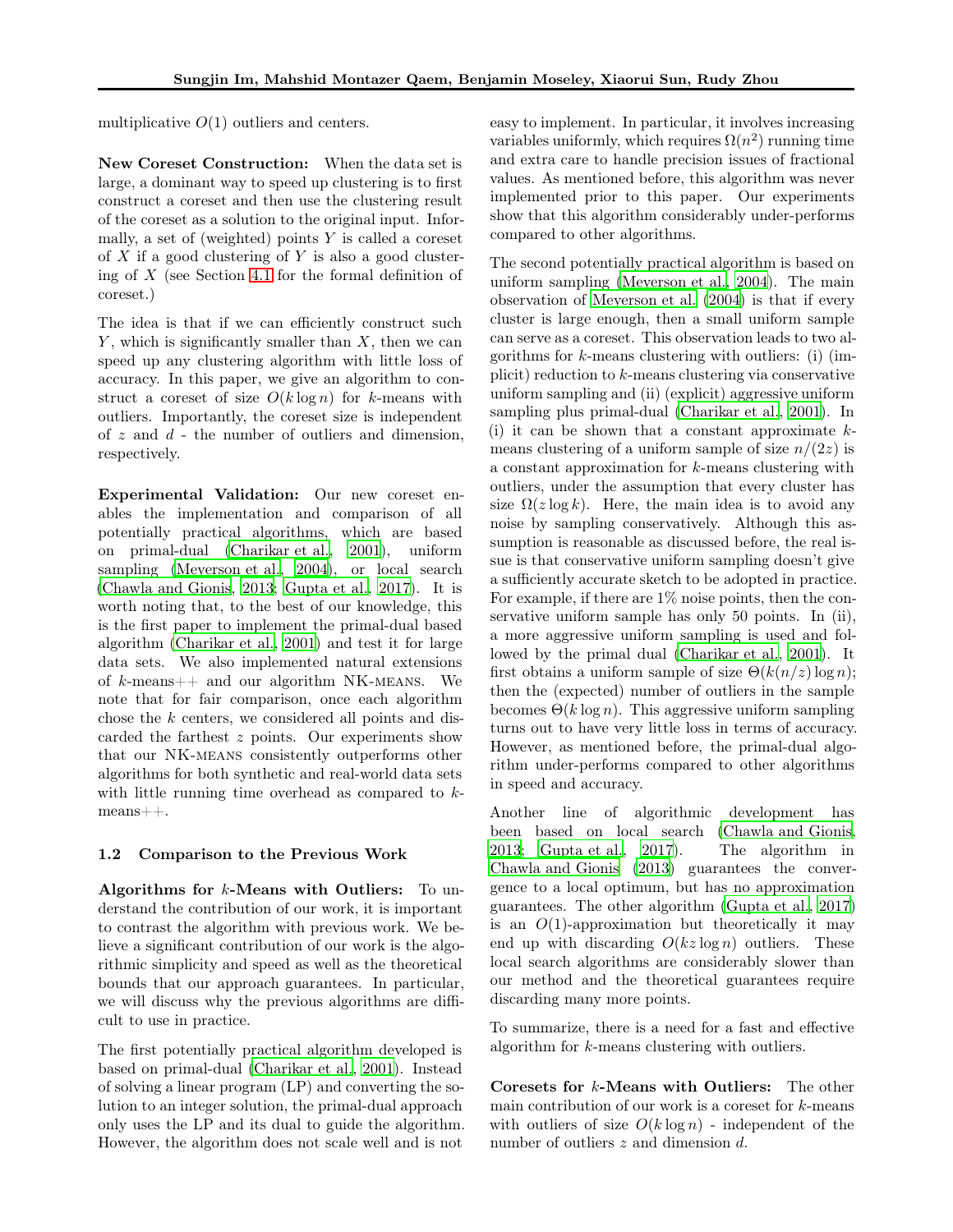The notion of coreset we consider is related to the concept of a *weak coreset* in the literature - see e.g. [Feldman and Langberg \(2011\)](#page-9-11) for discussion of weak coresets and other types of coresets. Previous coreset constructions (some for stronger notions of coreset) have polynomial dependence on the number of outliers z [\(Gupta et al.](#page-9-8), [2017\)](#page-9-8), inverse polynomial dependence on the fraction of outliers  $\frac{z}{n}$  [\(Meyerson et al.](#page-9-10), [2004;](#page-9-10) [Huang et al.](#page-9-12), [2018\)](#page-9-12), or polynomial dependence on the dimension d [\(Huang et al.](#page-9-12), [2018](#page-9-12)). Thus, all coresets constructed in the previous work can have large size for some value of z, e.g.  $z = \Theta(\sqrt{n})$ , or for large values of d. In contrast, our construction is efficient for *all* values of  $z \in [0, n]$  and yields coresets of size with no dependence on d or z.

## 1.3 Overview of Our Algorithms: NK-means and SampleCoreset

Our preprocessing step, NK-means, is reminiscent of density-based clustering. Our algorithm tags an input point as light if it has relatively few points around it. Formally, a point is declared as light if it has less than  $2z$  points within a certain distance threshold r, which can be set by binary search. Then a point is discarded if it only has light points within distance  $r$ . We emphasize that the threshold is chosen by the algorithm, not by the algorithm user, unlike in density-based clustering. While our preprocessing step looks similar to the algorithm for k-center clustering [\(Charikar et al.,](#page-8-4) [2001\)](#page-8-4), which optimizes the  $\ell_{\infty}$ -loss, we find it surprising that a similar idea can be used for k-means clustering.

It can take considerable time to label each point light or not. To speed up our algorithm, we develop a new corest construction for k-means with outliers. The idea is relatively simple. We first use aggressive sampling as in [Meyerson et al. \(2004\)](#page-9-10). The resulting sample has size  $O(\frac{kn}{z} \log n)$  and includes  $O(k \log n)$  outliers with high probability. Then we use  $k$ -means  $++$  to obtain  $O(k \log n)$  centers. As a result, we obtain a highquality coreset of size  $O(k \log n)$ . Interestingly, to our best knowledge, combining aggressive sampling with another coreset for k-means with outliers has not been considered in the literature.

#### 1.4 Other Related Work

Due to the vast literature on clustering, we refer the reader to [Aggarwal and Reddy \(2013\)](#page-8-6); [Kogan et al.](#page-9-13) [\(2006\)](#page-9-13); [Jain et al. \(1999](#page-9-14)) for an overview and survey of the literature. k-means clustering can be generalized by considering other norms of loss, and such extensions have been studied under different names. When the objective is  $\ell_1$ -norm loss, the problem is called k-medians. The k-median and k-mean clustering problems are closely related, and in general the algorithm and analysis for one can be readily translated into one for the other with an  $O(1)$  factor loss in the approximation ratio. Constant approximations are known for k-medians and k-means based on linear programming, primal-dual, and local search [\(Arya et al.](#page-8-7), [2004;](#page-8-7) [Charikar et al., 2002;](#page-8-8) [Charikar and Guha](#page-8-0), [1999\)](#page-8-0). While its approximation ratio is  $O(\log k)$ , the k-means++ algorithm is widely used in practice for  $k$ -means clustering due to its practical performance and simplicity. When the loss function is  $\ell_{\infty}$ , the problem is known as k-centers and a 3-approximation is known for k-centers clustering with outliers [\(Charikar et al., 2001\)](#page-8-4). For recent work on these outlier problems in distributed settings, see [Malkomes et al. \(2015\)](#page-9-6); [Li and Guo \(2018\)](#page-9-7); [Guha et al.](#page-9-5) [\(2017\)](#page-9-5); [Chen et al. \(2018\)](#page-8-9).

## 2 Preliminaries

In this paper we will consider the Euclidean  $k$ -means with outliers problem as defined in the introduction. Note that the  $\ell_2$ -distance satisfies the *triangle inequal*ity, so for all  $x, y, z \in \mathbb{R}^d$ ,  $d(x, z) \leq d(x, y) + d(y, z)$ . Further, the *approximate triangle inequality* will be useful to our analyses (this follows from the triangle inequality):  $d^2(x, z) \le 2d^2(x, y) + 2d^2(y, z)$   $\forall x, y, z \in$  $\mathbb{R}^d$ . Given a set of centers  $C \subset \mathbb{R}^d$ , we say that the *assignment cost* of  $x \in X$  to C is  $d^2(x, C)$ . For k-means with outliers, a set,  $C$ , of  $k$  centers naturally defines a clustering of the input points  $X$  as follows:

**Definition 2** (Clustering). *Let*  $C = \{c_1, \ldots, c_k\} \subset \mathbb{R}^d$ *be a set of* k *centers. A clustering of* X *defined by* C *is a partition*  $C_1 \cup \cdots \cup C_k$  *of*  $X_z(C)$  *satisfying: For all*  $x \in X_z$  *and*  $c_i \in C$ ,  $x \in C_i \iff d(x, C) =$  $d(x, c_i)$ , where ties between  $c_i$ 's are broken arbitrarily *but consistently.*

In summary, for the k-means with outliers problem, given a set  $C$  of  $k$  centers, we assign each point in  $X$  to its closest center in C. Then we exclude the z points of X with the highest assignment cost from the objective function (these points are our outliers.) This procedure defines a clustering of  $X$  with outliers.

**Notations:** For  $n \in \mathbb{N}$ , we define  $[n] := \{1, \ldots, n\}.$ Recall that as in the introduction, for any finite  $Y \subset$  $\mathbb{R}^d, x \in \mathbb{R}^d$ , we define:  $d(x, Y) := \min_{y \in Y} d(x, y)$ . For any  $x \in \mathbb{R}^d, X \subseteq \mathbb{R}^d, r > 0$ , we define the Xball centered at x with radius r by  $B(x, r) := \{y \in$  $X \mid d(x, y) \leq r$ . For a set of k centers,  $C \subseteq \mathbb{R}^d$ , and  $z \in \mathbb{N}$ , we define the z-cost of C by  $f_z^X(C) :=$  $\sum_{x \in X_z(C)} d^2(x, C)$ . Recall that we define  $X_z(C) \subset X$ to be the subset of points of  $X$  excluding the  $z$  points with highest assignment costs. Thus the  $z$ -cost of  $C$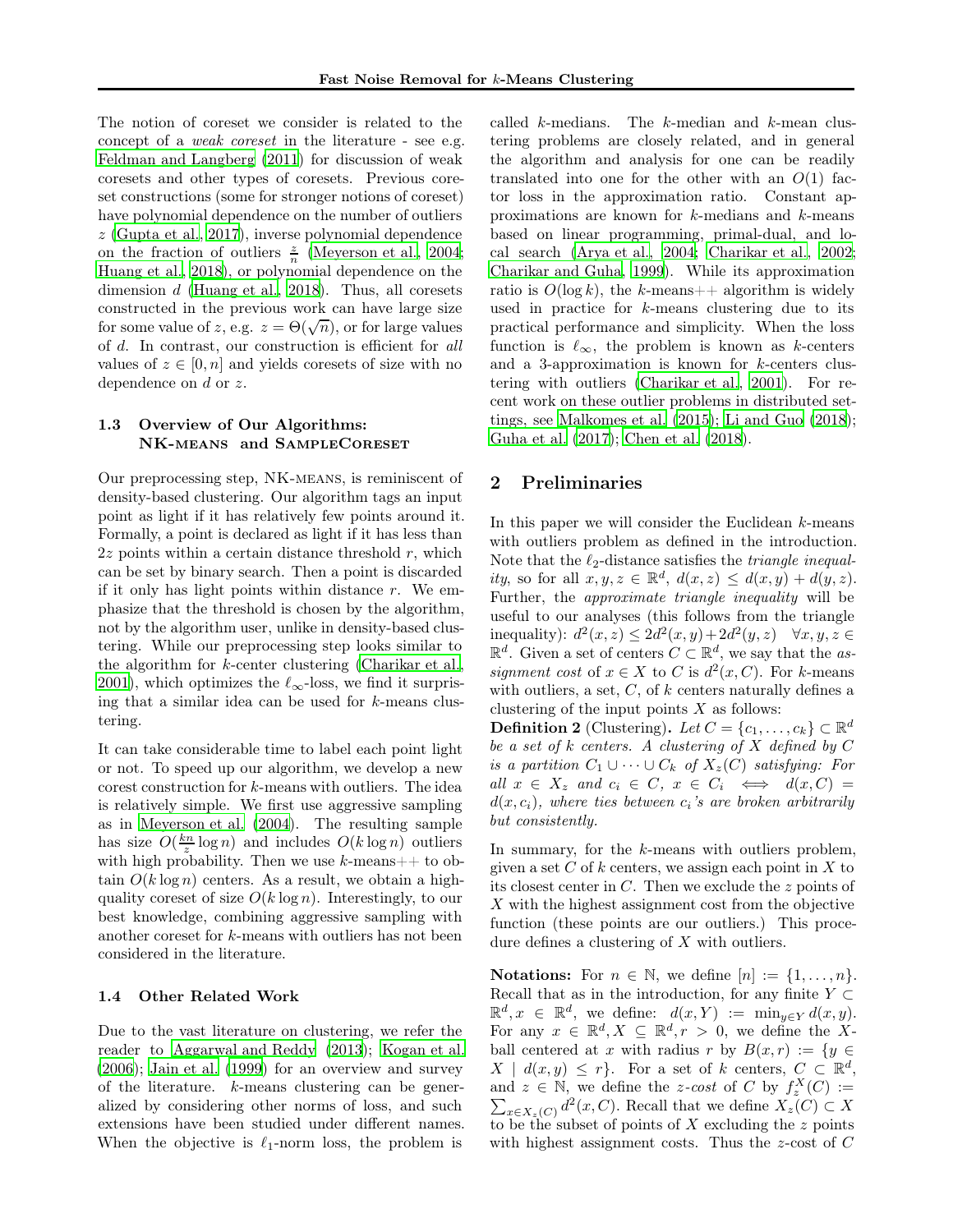is the cost of clustering  $X$  with  $C$  while excluding the z points with highest assignment costs. As shorthand, when  $z = 0$  – so when we consider the k-means problem without outliers – we will denote the 0-cost of clustering X with C by  $f^X(C) := f_0^X(C)$ . Further, we say a set of k centers  $C^*$  is an *optimal* z-solution if it minimizes  $f^X_z(C)$  over all choices of k centers, C. Then we define  $Opt(X, k, z) := f_z^X(C^*)$  to be the optimal objective value of the k-means with outliers instance  $(X, k, z)$ . Analogously, for the k-means without outliers problem, we denote the optimal objective value of the k-means instance  $(X, k)$  by  $Opt(X, k)$ .

## 3 NK-means Algorithm

In this section, we will describe our algorithm,  $NK$ -MEANS, which turns a  $k$ -means algorithm without outliers to an algorithm for k-means with outliers in a black box fashion. We note that the algorithm naturally extends to k-medians with outliers and general metric spaces. For the remainder of this section, let  $X = \{x_1, \ldots, x_n\} \subset \mathbb{R}^d$ ,  $k \in \mathbb{N}$ , and  $z \in \mathbb{N}$  define an instance of k-means with outliers.

Algorithm Intuition: The guiding intuition behind our algorithm is as follows: We consider a ball of radius  $r > 0$  around each point  $x \in X$ . If this ball contains many points, then  $x$  is likely not to be an outlier in the optimal solution.

More concretely, if there are more than  $2z$  points in  $x$ 's ball, then at most  $z$  of these points can be outliers in the optimal solution. This means that the majority of x's neighbourhood is real points in the optimal solution, so we can bound the assignment cost of  $x$  to the optimal centers. We call such points *heavy*.

There are 2 main steps to our algorithm. First, we use the concept of heavy points to decide which points are real points and those that are outliers. Then we run a k-means approximation algorithm on the real points.

Formal Algorithm: Now we formally describe our algorithm NK-means. As input, NK-means takes a k-means with outliers instance  $(X, k, z)$  and an algorithm for k-mean without outliers,  $A$ , where  $A$  takes an instance of k-means as input.

We will prove that if  $A$  is an  $O(1)$ -approximation for k-means and the optimal clusters are sufficiently large with respect to  $z$ , then NK-MEANS outputs a good clustering that discards  $O(z)$  outliers. More precisely, we will prove the following theorem about the performance of NK-means:

<span id="page-4-2"></span>Theorem 1. *Let* C *be the output of*  $NK\text{-}MENTS(X, k, z, \mathcal{A})$ *. Suppose that*  $\mathcal{A}$  *is an*  $\alpha$ *approximation for* k*-means. If every cluster in the*

## <span id="page-4-4"></span>Algorithm 1 for  $k$ -means with outliers

 $NK$ -MEANS $(X, k, z, \mathcal{A})$ 

- 1: Suppose we know the optimal objective value  $Opt := Opt(X, k, z)$
- <span id="page-4-0"></span>2: Initialize  $r \leftarrow 2(Opt/z)^{1/2}, Y \leftarrow \emptyset$
- 3: for each  $x \in X$  do<br>4: Compute  $B(x, r)$
- Compute  $B(x, r)$
- 5: **if**  $|B(x, r)| \ge 2z$  then<br>6: Mark x as heavy
- 6: Mark x as *heavy*
- <span id="page-4-1"></span>7: end if
- 8: end for
- 9: for each  $x \in X$  do<br>10: **if**  $B(x, r)$  contain
- if  $B(x, r)$  contains no heavy points then
- 11: Update  $Y \leftarrow Y \cup \{x\}$ <br>12: **end if**
- end if
- 13: end for
- 14: Output  $C \leftarrow \mathcal{A}(X \setminus Y, k)$

*clustering defined by* C <sup>∗</sup> *has size at least* 3z*, then*  $f_{2z}^X(C) \leq 9\alpha \cdot Opt(X, k, z).$ 

Corollary 1. *Let* C *be the output of*  $NK$ -MEANS $(X, k, z, \mathcal{A})$ . Suppose that  $\mathcal{A}$  is an  $\alpha$ *approximation.* Then  $f_{3kz+2z}^X(C) \leq 9\alpha \cdot Opt(X, k, z)$ .

In other words, NK-means gives a pseudoapproximation-preserving reduction from k-means with outliers to k-means, where any  $\alpha$  approximation for k-means implies a  $9\alpha$  pseudo-approximation for k-means with outliers that throws away  $3kz + 2z$ points as outliers.

#### 3.1 Implementation Details

Here we describe a simple implementation of NK-MEANS that achieves runtime  $O(n^2d) + T(n)$  assuming we know the optimal objective value, Opt, where  $T(n)$  is the runtime of the algorithm A on inputs of size  $n$ . This assumption can be removed by running that algorithm for many guesses of  $Opt$ , say by trying all powers of 2 to obtain a 2-approximation of Opt for the correct guess.

For our experiments, we implement the loop in Line [3](#page-4-0) by enumerating over all pairs of points and computing their distance. This step takes time  $O(n^2d)$ . We implement the loop in Line [9](#page-4-1) by enumerating over all elements in  $B(x, r)$  and checking if it is heavy for each  $x \in X$ . This step takes  $O(n^2)$ . Running A on  $(X \backslash Y, k)$ takes  $T(n)$  time. We summarize the result of this section in the following lemma:

<span id="page-4-3"></span>Lemma 1. *Assuming that we know* Opt *and that* A *takes time*  $T(n)$  *on inputs of size n, then* NK-MEANS *can be implemented to run in time*  $O(n^2d) + T(n)$ *.*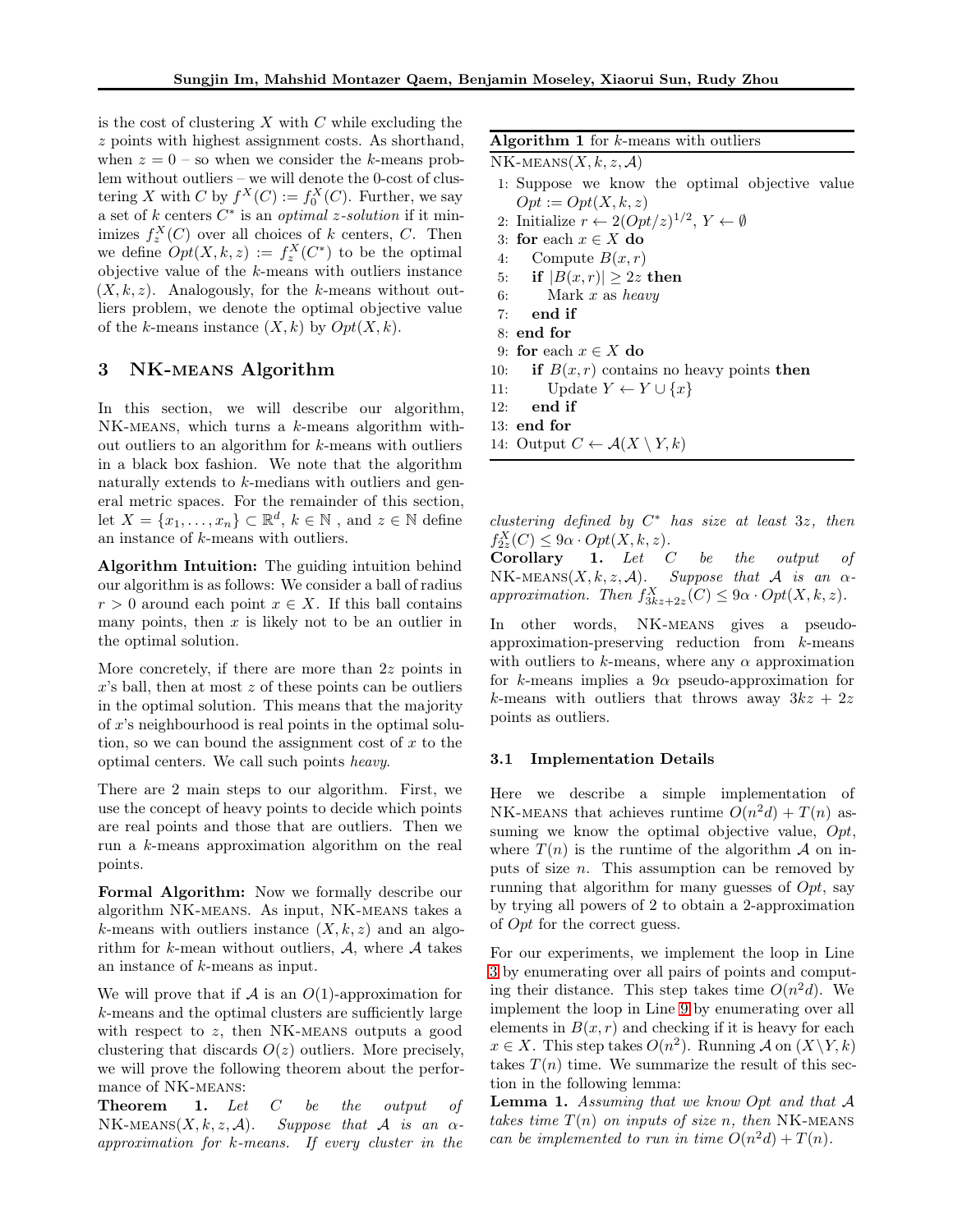# 4 Coreset of Near Linear Size in k

In this section we develop a general framework to speed up any k-means with outliers algorithm, and we apply this framework to NK-means to show that we can achieve near-linear runtime. In particular, we achieve this by constructing what is called a *coreset* for the kmeans with outliers problem of size  $O(k \log n)$ , which is *independent* of the number of outliers, z.

#### <span id="page-5-0"></span>4.1 Coresets for k-Means with Outliers

Our coreset construction will leverage existing constructions of coresets for k-means with outliers. A coreset gives a good summary of the input instance in the following sense:

**Definition 3** (Coreset for k-Means with Outliers). <sup>[2](#page-5-1)</sup> *Let* (X, k, z) *be an instance of* k*-means with outliers* and  $\hat{Y}$  be a (possibly weighted) subset of  $\mathbb{R}^d$ . We say the  $k$ -means with outliers instance  $(Y, k, z')$  *is an*  $(\alpha, \beta)$ - $\overline{\text{coreset for } X}$  *if for any set*  $C \subset \mathbb{R}^d$  *of k*-centers sat*isfying*  $f_{\kappa_1 z'}^Y(C) \leq \kappa_2 Opt(Y, k, z')$  *for some*  $\kappa_1, \kappa_2 > 0$ *, we have*  $f_{\alpha \kappa_1 z}^X(C) \leq \beta \kappa_2 Opt(X, k, z)$ *.* 

In words, if  $(Y, k, z')$  is an  $(\alpha, \beta)$  coreset for  $(X, k, z)$ , then running any  $(\kappa_1, \kappa_2)$ -approximate k-means with outliers algorithm on  $(Y, k, z')$  (meaning the algorithm throws away  $\kappa_1 z'$  outliers and outputs a solution with cost at most  $\kappa_2 Opt(Y, k, z')$  gives a  $(\alpha \kappa_1, \beta \kappa_2)$ approximate solution to  $(X, k, z)$ .

Note that if Y is a weighted set with weights  $w: Y \rightarrow$  $\mathbb{R}_+$ , then the k-means with outliers problem is analogously defined, where the objective is a weighted sum of assignment costs:  $\min_{C} \sum_{y \in Y_z(C)} w(y) d^2(y, C)$ . Further, note that NK-means generalizes naturally to weighted k-means with outliers with the same guarantees.

The two coresets we will utilize for our construction are K-MEANS $++$  [\(Aggarwal et al.](#page-8-10), [2009\)](#page-8-10) and Meyerson's sampling coreset [\(Meyerson et al.](#page-9-10), [2004\)](#page-9-10). The guarantees of these coresets are as follows:

<span id="page-5-4"></span>**Theorem 2** (K-MEANS++). Let K-MEANS++ $(X, k)$ *denote running* k-means++ *on input points* X *to obtain a set*  $Y \subset X$  *of size* k*. Further, let*  $Y_1, \ldots, Y_k$  *be the clustering of* X *with centers*  $y_1, \ldots, y_k \in Y$ *, respectively.* We define a weight function  $w: Y \to \mathbb{R}_+$  $by \t w(y_i) = |Y_i| \t for \t all \t y_i \t F. \t Suppose \t Y =$ K-MEANS $++(X, 32(k + z))$ *. Then with probability at least* 0.03*, the instance* (Y, k, z) *where* Y *has weights*

|          |  | <b>Algorithm 2</b> Coreset Constuction for k-Means with |  |  |
|----------|--|---------------------------------------------------------|--|--|
| Outliers |  |                                                         |  |  |

| $\text{SAMPLECOREST}(X, k, z)$                                                   |
|----------------------------------------------------------------------------------|
| 1: Let $p = \max(\frac{36}{z} \log(\frac{4nk^2}{z}), 36\frac{k}{z} \log(2k^3)).$ |
| 2: if $p > 1$ then                                                               |
| 3: Output $Y \leftarrow \text{\tiny K-MEANS++}(X, 32(k+z)).$                     |
| $4:$ else                                                                        |
| Let S be a sample drawn from $X$ , where each<br>5:                              |
| $x \in X$ is included in S independently with prob-                              |
| ability $p$ .                                                                    |
| Output $Y \leftarrow \text{k-MEANS} + (S, 32(k+2.5pz))$<br>6:                    |
| $7:$ end if                                                                      |

<span id="page-5-2"></span>w *is an* (1, 124)*-coreset for the* k*-means with outliers instance*  $(X, k, z)$ *.* 

<span id="page-5-5"></span>Theorem 3 (Sampling). *Let* S *be a sample from* X*, where every*  $x \in X$  *is included in* S *independently with* probability  $p = \max(\frac{36}{z} \log(\frac{4nk^2}{z}), 36\frac{k}{z} \log(2k^3))$ . Then *with probability at least*  $1 - \frac{1}{k^2}$ , *the instance*  $(S, k, 2.5pz)$ *is a*  $(16, 29)$ *-coreset for*  $(X, k, z)$ *.* 

Observe that  $K-MEANS++$  gives a coreset of size  $O(k + z)$ , and uniform sampling gives a coreset of size  $O(\frac{kn}{z} \log n)$  in expectation. If z is small, then K-MEANS $++$  gives a very compact coreset for k-means with outliers, but if z is large – say  $z = \Omega(n)$  – then k-means++ gives a coreset of linear size. However, the case where  $z$  is large is exactly when uniform sampling gives a small coreset.

In the next section, we show how we can combine these two coresets to construct a small coreset that works for all z.

## 4.2 Our Coreset Construction: **SAMPLECORESET**

Using the above results, our strategy is as follows: Let  $(X, k, z)$  be an instance of k-means with outliers. If  $p > 1$ , then we can show that  $z = O(k \log n)$ , so we can simply run  $K-MEANS++$  on the input instance to get a good coreset. Otherwise, z is large, so we first subsample approximately  $\frac{k n}{z}$  points from X. Let S denote the resulting sample. Then we compute a coreset on S of size  $32(k + 2.5pz)$ , where we scale down the number of outliers from X proportionally.

Algorithm [2](#page-5-2) formally describes our coreset construction. We will prove that SAMPLECORESET outputs with constant probability a good coreset for the  $k$ means with outliers instance  $(X, k, z)$  of size  $O(k \log n)$ . In particular, we will show:

<span id="page-5-3"></span>Theorem 4. *With constant probability,* SampleCoreset *outputs an* (O(1), O(1))*-coreset for*

<span id="page-5-1"></span><sup>2</sup>Note that our definition of coreset is parameterized by the number of outliers, z, in contrast to previous work such as [Meyerson et al. \(2004](#page-9-10)) and [Huang et al. \(2018](#page-9-12)), whose constructions are parametereized by the fraction of outliers,  $z/n$ .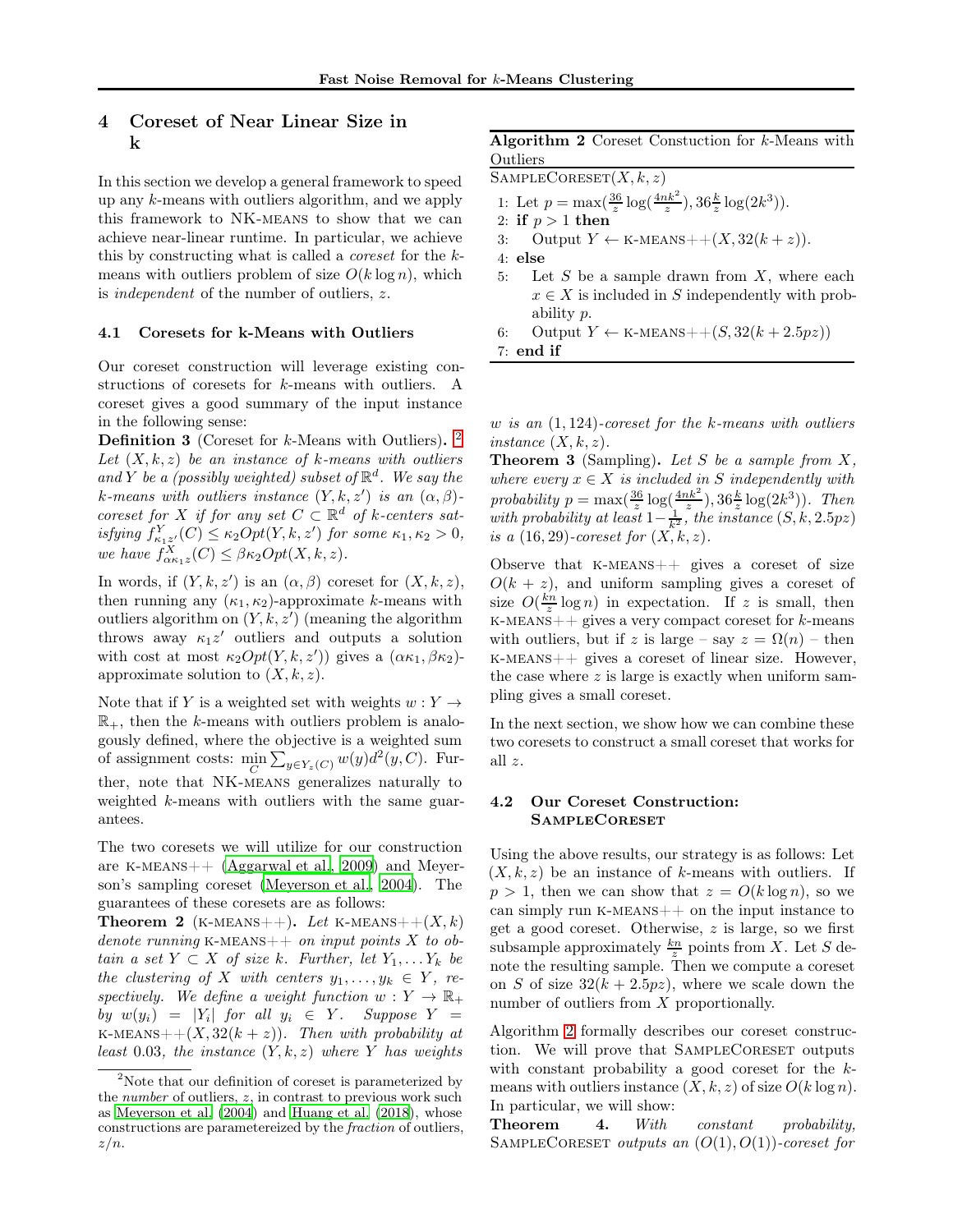*the* k*-means with outliers instance* (X, k, z) *of size* O(k log n) *in expectation.*

## 4.3 A Near Linear Time Algorithm for k-Means With Outliers

Using SAMPLECORESET, we show how to speed up  $NK$ -MEANS to run in near linear time: Let  $Y$  be the result of SAMPLECORESET $(X, k, z)$ . Then, to choose k centers we run NK-MEANS $(Y, k, z, A)$  if  $p > 1$ ; otherwise, run NK-MEANS $(Y, k, 2.5pz, \mathcal{A})$ , where  $\mathcal A$  is any  $O(1)$ -approximate k-means algorithm with runtime  $T(n)$  on inputs of size n.

<span id="page-6-0"></span>Theorem 5. *There exists an algorithm that outputs with a constant probability an* O(1)*-approximate solution to* k*-means with outliers while discarding* O(kz) *outliers in expected time*  $O(kdn \log^2 n) + T(k \log n)$ *.* 

## 5 Experiment Results

This section presents our experimental results. The main conclusions are:

- Our algorithm NK-means almost always has the best performance and finds the largest proportion of ground truth outliers. In the cases where NKmeans is not the best, it is competitive within 5%.
- Our algorithm results in a stable solution. Algorithms without theoretical guarantees have unstable objectives on some experiments.
- Our coreset construction SampleCoreset allows us to run slower, more sophisticated, algorithms with theoretical guarantees on large inputs. Despite their theoretical guarantees, their practical performance is not competitive.

The experiments shows that for a modest overhead for preprocessing, NK-means makes k-means clustering more robust to noise.

Algorithms Implemented: Our new coreset construction makes it feasible to compare many algorithms for large data sets. Without this, most known algorithms for k-means with outliers become prohibitively slow even on modestly sized data sets. In our experiments, the coreset construction we utilize is SAMPLECORESET. More precisely, we first obtain a uniform sample by sampling each point independently with probability  $p = \min\{\frac{2.5k \log n}{z}, 1\}$ . Then, we run k-means++ on the sample to choose  $k + pz$  centers – the resulting coreset is of size  $k + pz$ .

Next we describe the algorithms tested. Besides the coreset construction, we use  $k$ -means++ to mean running  $k$ -means++ and then Lloyd's algorithm for brevity. For more details, see Supplementary Material [E.](#page-14-0) In the following, "on coreset" refers to running the algorithm on the coreset as opposed to the entire input. For fair comparison, we ensure each algorithm discards *exactly* z outliers regardless of the theoretical guarantee. At the end of each algorithm's execution, we discard the  $z$  farthest points from the chosen  $k$  centers as outliers.

#### Algorithms Tested:

- 1. NK-MEANS (plus  $k$ -means++ on coreset): We use NK-MEANS with  $k$ -means++ as the input  $A$ . The algorithm requires<br>a bound on the objective  $Opt$ . For this, a bound on the objective  $Opt.$ we considered powers of 2 in the range of  $[n \min_{u,v \in X} d^2(u,v), n \max_{u,v \in X} d^2(u,v)].$
- 2.  $k$ -means  $++$  (on the original input): Note this algorithm is not designed to handle outliers.
- 3. k-means  $++$  (on coreset): Same note as the above.
- 4. Primal-dual algorithm of [Charikar et al.](#page-8-4) [\(2001\)](#page-8-4) (on coreset): A sophisticated algorithm based on constructing an approximate linear program solution.
- 5. Uniform Sample (conservative uniform sampling plus  $k$ -means $++$ ): We run  $k$ means++ on a uniform sample consisting of points sampled with probability  $1/(2z)$ .
- 6. k-means– [\(Chawla and Gionis](#page-8-5), [2013\)](#page-8-5) on coreset: This algorithm is a variant of the Lloyd's algorithm that executes each iteration of Lloyd's excluding the farthest z points.
- 7. Local search of [Gupta et al.](#page-9-8) [\(2017\)](#page-9-8) (on coreset) : This is an extension of the well-known k-means local search algorithm.

Experiments: We now describe our experiments which were done on both synthetic and real data sets.

Synthetic Data Experiments We first conducted experiments with synthetic data sets of various parameters. Every data set has  $n$  equal one million points and  $k, d \in \{10, 20\}$  and  $z \in \{10000, 50000\}$ . Then we generated  $k$  random Gaussian balls. For the *i*th Gaussian we choose a center  $c_i$  from  $[-1/2, 1/2]^d$  uniformly at random. These are the true centers. Then, we add  $n/k$  points drawn from  $\mathcal{N}(c_i, 1)$  for the *i*th Gaussian. Next, we add noise. Points that are noise were sampled uniformly at random either from the same range  $[-1/2, 1/2]^d$  or from a larger range  $[-5/2, 5/2]^d$ depending on the experiment. We tagged the farthest z points from the centers  $\{c_1, \ldots, c_k\}$  as ground truth outliers. We consider all possible 16 combinations of  $k, d, z$  values and the noise range.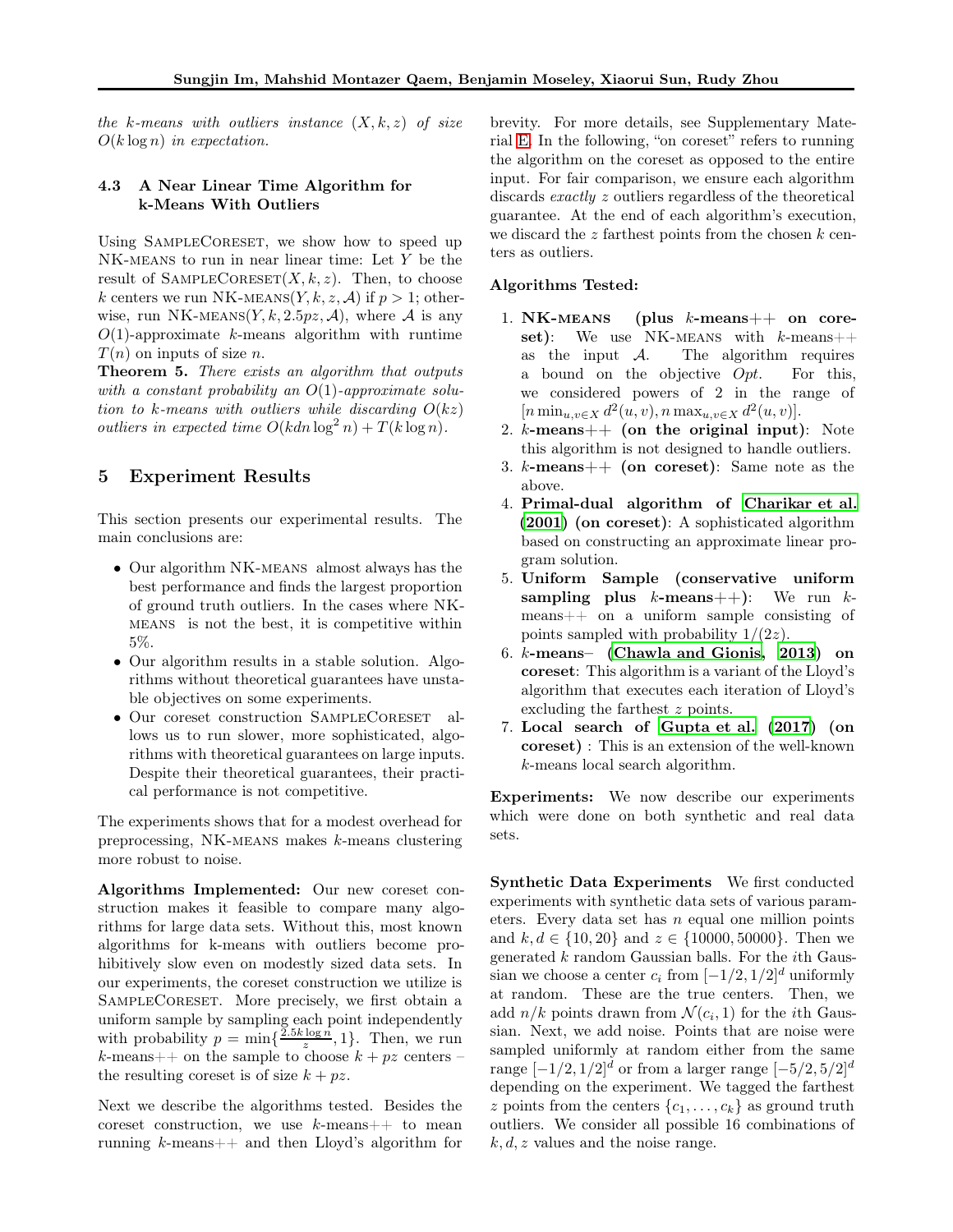Fast Noise Removal for k-Means Clustering

<span id="page-7-0"></span>

|                   | Primal-Dual | $k$ -means- | Local Search | Uniform Sample | NK-MEANS |
|-------------------|-------------|-------------|--------------|----------------|----------|
| run time $>$ 4hrs | '16         | ΄16         | Ί6           | /16            | 0/16     |
| precision $< 0.8$ | '16         | )/16        | $\sqrt{16}$  | /16            | 0/16     |
| total failure     |             | 16          | 16           | 16             | ΄16      |

Table 1: Failure rates due to high run time or low precision.

Each experiment was conducted 3 times, and we chose the result with the minimum objective and measured the total running time over all 3 runs. We aborted the execution if the algorithm failed to terminate within 4 hours. All experiments were performed on a cluster using a single node with 20 cores at 2301MHz and RAM size 128GB. Table [1](#page-7-0) shows the number of times each algorithm aborted due to high run time. Also we measured the recall, which is defined as number of ground truth outliers reported by the algorithm, divided by z, the number of points discarded. The recall was the same as the precision in all cases, so we use precision in the remaining text. We choose 0.8 as the threshold for the acceptable precision and counted the number of inputs for which each algorithm had precision lower than 0.8. Our algorithm NK-MEANS,  $k$ -means++ on coreset, and  $k$ -means  $++$  on the original input all had precision greater than 0.99 for all data sets and always terminated within 4 hours. The  $k$ -means++ results are excluded from the table. Details of the quality and runtime are deferred to the Supplementary Material [E.](#page-14-0)

Real Data Experiments For further experiments, we used real data sets. We used the same normalization, noise addition method and the same value of  $k = 10$  in all experiments. The data sets are SKIN-∆, Susy-∆, and Power-∆. We normalized the data such that the mean and standard deviation are 0 and 1 on each dimension, respectively. Then we randomly sampled  $z = 0.01n$  points uniformly at random from  $[-\Delta, \Delta]^d$  and added them as noise. We discarded data points with missing entries.

#### Real Data Sets:

- 1. SKIN-Δ [\(ski\)](#page-8-11).  $n = 245057$ ,  $d = 3$ ,  $k = 10$ ,  $z =$  $0.01n$ . Only the first 3 features were used.
- 2. SUSY- $\Delta$  [\(sus](#page-8-12)).  $n = 5M$ ,  $d = 18$ ,  $k = 10$ ,  $z =$  $0.01n$ .
- 3. **POWER-** $\Delta$  [\(pow\)](#page-8-13).  $n = 2049280, d = 7, k =$ 10,  $z = 0.01n$ . Out of 9 features, we dropped the first 2, date and time, that denote when the measurements were made.
- 4. **KDDFULL** [\(kdd\)](#page-8-14).  $n = 4898431$ ,  $d = 34$ ,  $k = 3$ ,  $z = 45747$ . Each instance has 41 features and we excluded 7 non-numeric features. This data set has 23 classes and 3 classes account for 98.3% of the data points. We considered the other 45747

data points as ground truth outliers.

Table [2](#page-8-15) shows our experiment results for the above real data sets. Due to their high failure rate observed in Table [1](#page-7-0) and space constraints, we excluded the primaldual, local search, and conservative uniform sampling algorithms from Table [2;](#page-8-15) all results can be found in Supplementary Material [E.](#page-14-0) As before, we executed each algorithm 3 times. It is worth noting that NKmeans is the *only* algorithm with the worst case guarantees shown in Table [2.](#page-8-15) This gives a candidate explanation for the stability of our algorithm's solution quality across all data sets in comparison to the other algorithms considered.

The result shows that our algorithm NK-means has the best objective for all data sets, except within 5% for Skin-5. Our algorithm is always competitive with the best precision. For KDDFULL where we didn't add artificial noise, NK-means significantly outperformed other algorithms in terms of objective. We can see that NK-means pays extra in the run time to remove outliers, but this preprocessing enables stability, and competitive performance.

## 6 Conclusion

This paper presents a near linear time algorithm for removing noise from data before applying a k-means clustering. We show that the algorithm has provably strong guarantees on the number of outliers discarded and approximation ratio. Further, NK-means gives the first pseudo-approximation-preserving reduction from k-means with outliers to k-means without outliers. Our experiments show that the algorithm is the fastest among algorithms with provable guarantees and is more accurate than state-of-the-art algorithms. It is of interest to determine if the algorithm achieves better guarantees if data has more structure such as being in low dimensional Euclidean space or being assumed to be well-clusterable [\(Braverman et al.,](#page-8-16) [2011\)](#page-8-16).

### 7 Acknowledgments

S. Im and M. Montazer Qaem were supported in part by NSF grants CCF-1617653 and 1844939. B. Moseley and R. Zhou were supported in part by NSF grants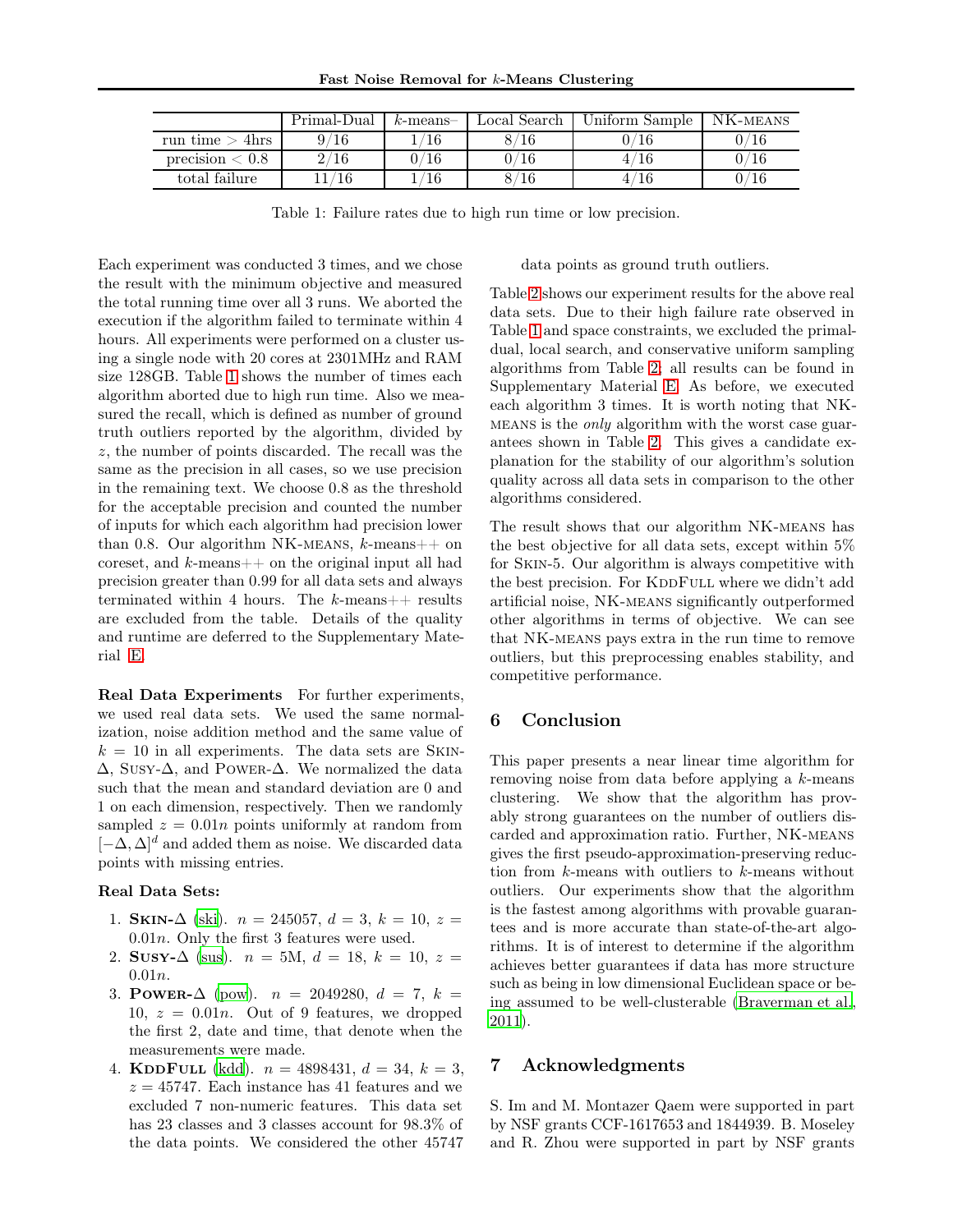Sungjin Im, Mahshid Montazer Qaem, Benjamin Moseley, Xiaorui Sun, Rudy Zhou

<span id="page-8-15"></span>

|                 | SKIN-5 | $SKIN-10$ | SUSY-5 | $SUSY-10$ | POWER-5 | POWER-10 | KDDFULL |
|-----------------|--------|-----------|--------|-----------|---------|----------|---------|
|                 |        |           | ı      |           |         |          |         |
| NK-MEANS        | 0.8065 | 0.9424    | 0.8518 | 0.9774    | 0.6720  | 0.9679   | 0.6187  |
|                 | 56     | 56        | 1136   | 1144      | 363     | 350      | 1027    |
|                 | 0.9740 | 1.5082    | 1.2096 | 1.1414    | 1.0587  | 1.0625   | 2.0259  |
| $k$ -means-     | 0.7632 | 0.9044    | 0.8151 | 0.9753    | 0.6857  | 0.9673   | 0.6436  |
|                 | 86     | 89        | 672    | 697       | 291     | 251      | 122     |
| $k$ -means $++$ | 1.0641 | 1.4417    | 1.0150 | 1.0091    | 1.0815  | 1.0876   | 1.5825  |
| coreset         | 0.7653 | 0.9012    | 0.8622 | 0.9865    | 0.7247  | 0.9681   | 0.3088  |
|                 | 39     | 37        | 462    | 465       | 177     | 142      | 124     |
| $k$ -means $++$ | 0.9525 | 1.6676    | 1.0017 | 1.0351    | 1.0278  | 1.0535   | 1.5756  |
| original        | 0.7775 | 0.8975    | 0.8478 | 0.9814    | 0.7116  | 0.9649   | 0.3259  |
|                 | 34     | 43        | 6900   | 6054      | 689     | 943      | 652     |

Table 2: Experiment results on real data sets with  $\Delta = 5, 10$ . The top, middle, bottom in each entry are the objective (normalized relative to NK-means), precision, and run time (sec.), resp. Bold indicates the best in the category.

CCF-1725543, 1733873, 1845146, a Google Research Award, a Bosch junior faculty chair and an Infor faculty award.

#### References

- <span id="page-8-14"></span>Kdd cup 1999 data. URL [http://kdd.ics.uci.edu/](http://kdd.ics.uci.edu/databases/kddcup99/kddcup99.html) [databases/kddcup99/kddcup99.html](http://kdd.ics.uci.edu/databases/kddcup99/kddcup99.html).
- <span id="page-8-13"></span>Individual household electric power consumption data set. URL [https://](https://archive.ics.uci.edu/ml/datasets/Individual+household+electric+power+consumption) [archive.ics.uci.edu/ml/datasets/](https://archive.ics.uci.edu/ml/datasets/Individual+household+electric+power+consumption) [Individual+household+electric+power+consumption](https://archive.ics.uci.edu/ml/datasets/Individual+household+electric+power+consumption).
- <span id="page-8-11"></span>Skin segmentation data set. URL [https://archive.](https://archive.ics.uci.edu/ml/datasets/Skin+Segmentation) [ics.uci.edu/ml/datasets/Skin+Segmentation](https://archive.ics.uci.edu/ml/datasets/Skin+Segmentation).
- <span id="page-8-12"></span>SUSY data set. URL [https://archive.ics.uci.](https://archive.ics.uci.edu/ml/datasets/SUSY) [edu/ml/datasets/SUSY](https://archive.ics.uci.edu/ml/datasets/SUSY).
- <span id="page-8-10"></span>Ankit Aggarwal, Amit Deshpande, and Ravi Kannan. Adaptive sampling for k-means clustering. In *RAN-DOM*, pages 15–28, 2009.
- <span id="page-8-6"></span>Charu C. Aggarwal and Chandan K. Reddy. *Data Clustering: Algorithms and Applications*. Chapman and Hall/CRC, 2013.
- <span id="page-8-1"></span>David Arthur and Sergei Vassilvitskii.  $k$ -means $++$ : the advantages of careful seeding. In *SODA*, pages 1027–1035, 2007.
- <span id="page-8-7"></span>Vijay Arya, Naveen Garg, Rohit Khandekar, Adam Meyerson, Kamesh Munagala, and Vinayaka Pandit. Local search heuristics for k-median and facility location problems. *SIAM Journal on computing*, 33 (3):544–562, 2004.
- Aditya Bhaskara, Sharvaree Vadgama, and Hong Xu. Greedy sampling for approximate clustering in the presence of outliers. In *Advances in Neural Information Processing Systems 32: Annual Conference on Neural Information Processing Systems*

*2019, NeurIPS 2019, 8-14 December 2019, Vancouver, BC, Canada*, pages 11146–11155, 2019.

- <span id="page-8-16"></span>Vladimir Braverman, Adam Meyerson, Rafail Ostrovsky, Alan Roytman, Michael Shindler, and Brian Tagiku. Streaming k-means on well-clusterable data. In *Proceedings of the Twenty-Second Annual ACM-SIAM Symposium on Discrete Algorithms, SODA 2011, San Francisco, California, USA, January 23- 25, 2011*, pages 26–40, 2011.
- <span id="page-8-0"></span>Moses Charikar and Sudipto Guha. Improved combinatorial algorithms for the facility location and k-median problems. In *40th Annual Symposium on Foundations of Computer Science (Cat. No. 99CB37039)*, pages 378–388. IEEE, 1999.
- <span id="page-8-4"></span>Moses Charikar, Samir Khuller, David M. Mount, and Giri Narasimhan. Algorithms for facility location problems with outliers. In *SODA*, pages 642–651, 2001.
- <span id="page-8-8"></span>Moses Charikar, Sudipto Guha, Éva Tardos, and David B Shmoys. A constant-factor approximation algorithm for the k-median problem. *Journal of Computer and System Sciences*, 65(1):129–149, 2002.
- <span id="page-8-5"></span>Sanjay Chawla and Aristides Gionis. k-means-: A unified approach to clustering and outlier detection. In *ICDM*, pages 189–197, 2013.
- <span id="page-8-9"></span>Jiecao Chen, Erfan Sadeqi Azer, and Qin Zhang. A practical algorithm for distributed clustering and outlier detection. In *Advances in Neural Information Processing Systems*, pages 2248–2256, 2018.
- <span id="page-8-3"></span>Ke Chen. A constant factor approximation algorithm for k-median clustering with outliers. In *SODA*, pages 826–835, 2008.
- <span id="page-8-2"></span>Martin Ester, Hans-Peter Kriegel, Jörg Sander, and Xiaowei Xu. A density-based algorithm for discover-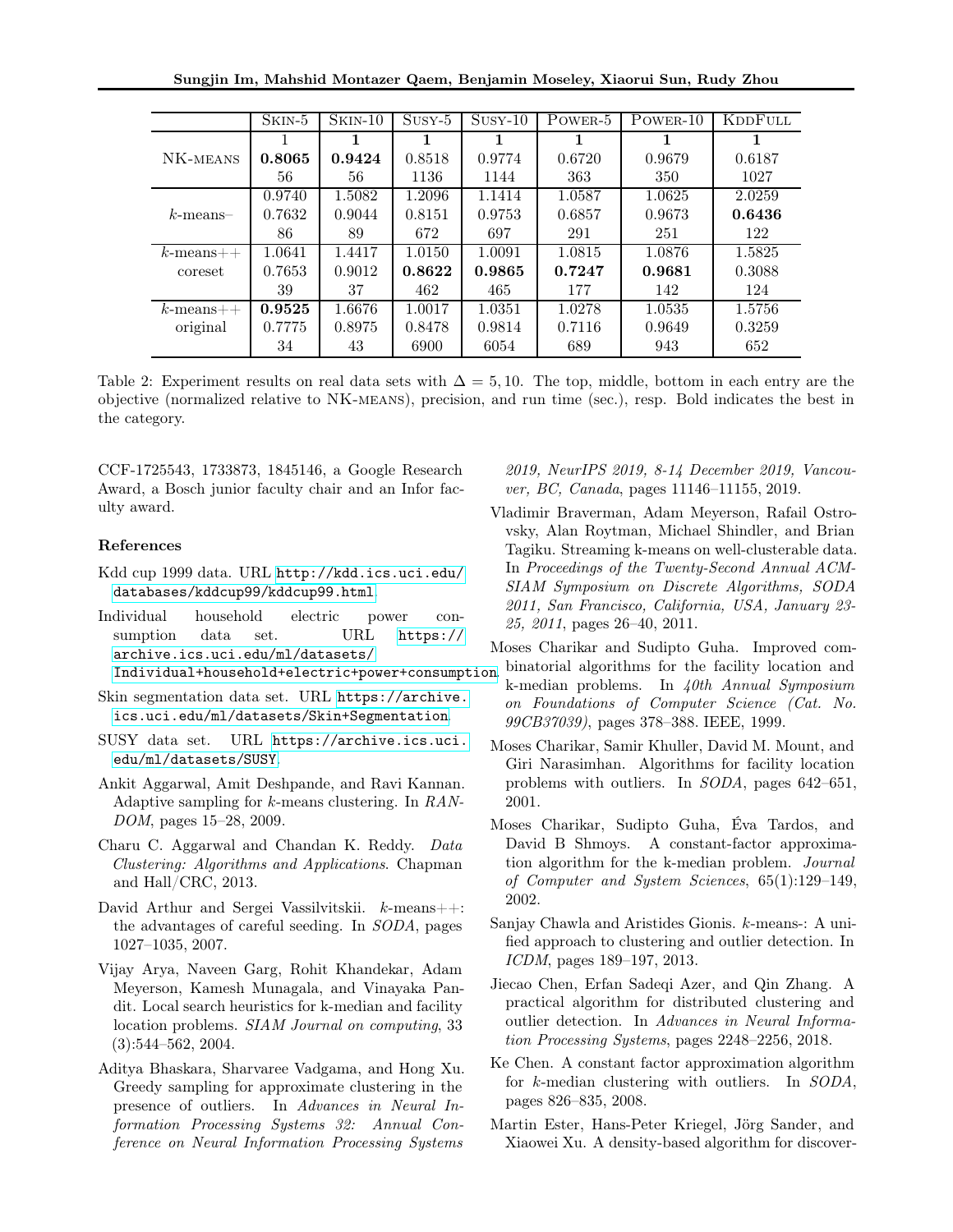ing clusters in large spatial databases with noise. In *AAAI*, pages 226–231, 1996.

- <span id="page-9-11"></span>Dan Feldman and Michael Langberg. A unified framework for approximating and clustering data. In Lance Fortnow and Salil P. Vadhan, editors, *Proceedings of the 43rd ACM Symposium on Theory of Computing, STOC 2011, San Jose, CA, USA, 6-8 June 2011*, pages 569–578. ACM, 2011. doi: 10.1145/1993636.1993712. URL [https://doi.org/](https://doi.org/10.1145/1993636.1993712) [10.1145/1993636.1993712](https://doi.org/10.1145/1993636.1993712).
- <span id="page-9-2"></span>Dan Feldman, Morteza Monemizadeh, and Christian Sohler. A ptas for k-means clustering based on weak coresets. In *Proceedings of the twenty-third annual symposium on Computational geometry*, pages 11– 18. ACM, 2007.
- <span id="page-9-5"></span>Sudipto Guha, Yi Li, and Qin Zhang. Distributed partial clustering. In *Proceedings of the 29th ACM Symposium on Parallelism in Algorithms and Architectures*, pages 143–152. ACM, 2017.
- <span id="page-9-8"></span>Shalmoli Gupta, Ravi Kumar, Kefu Lu, Benjamin Moseley, and Sergei Vassilvitskii. Local search methods for k-means with outliers. *PVLDB*, 10(7):757–768, 2017. doi: 10.14778/3067421. 3067425. URL [http://www.vldb.org/pvldb/](http://www.vldb.org/pvldb/vol10/p757-Lu.pdf) [vol10/p757-Lu.pdf](http://www.vldb.org/pvldb/vol10/p757-Lu.pdf).
- <span id="page-9-12"></span>Lingxiao Huang, Shaofeng H.-C. Jiang, Jian Li, and Xuan Wu. Epsilon-coresets for clustering (with outliers) in doubling metrics. In Mikkel Thorup, editor, *59th IEEE Annual Symposium on Foundations of Computer Science, FOCS 2018, Paris, France, October 7-9, 2018*, pages 814–825. IEEE Computer Society, 2018. doi: 10.1109/FOCS.2018.00082. URL <https://doi.org/10.1109/FOCS.2018.00082>.
- <span id="page-9-14"></span>A. K. Jain, M. N. Murty, and P. J. Flynn. Data clustering: A review. *ACM Computing Surveys*, 31:264– 323, 1999.
- <span id="page-9-0"></span>Tapas Kanungo, David M. Mount, Nathan S. Netanyahu, Christine D. Piatko, Ruth Silverman, and Angela Y. Wu. A local search approximation algorithm for k-means clustering. *Comput. Geom.*, 28  $(2-3):89-112, 2004.$
- <span id="page-9-13"></span>Jacob Kogan, Charles Nicholas, Marc Teboulle, et al. *Grouping multidimensional data*. Springer, 2006.
- <span id="page-9-9"></span>Ravishankar Krishnaswamy, Shi Li, and Sai Sandeep. Constant approximation for k-median and k-means with outliers via iterative rounding. In *Proceedings of the 50th Annual ACM SIGACT Symposium on Theory of Computing, STOC 2018, Los Angeles, CA, USA, June 25-29, 2018*, pages 646–659, 2018. doi: 10.1145/3188745.3188882. URL [https://doi.org/](https://doi.org/10.1145/3188745.3188882) [10.1145/3188745.3188882](https://doi.org/10.1145/3188745.3188882).
- <span id="page-9-1"></span>Amit Kumar, Yogish Sabharwal, and Sandeep Sen. A simple linear time  $(1+\varepsilon)$  -approximation algo-

rithm for k-means clustering in any dimensions. In *Proceedings of the 45th Annual IEEE Symposium on Foundations of Computer Science*, FOCS '04, pages 454–462, Washington, DC, USA, 2004. IEEE Computer Society. ISBN 0-7695-2228-9. doi: 10.1109/FOCS.2004.7. URL [http://dx.doi.org/](http://dx.doi.org/10.1109/FOCS.2004.7) [10.1109/FOCS.2004.7](http://dx.doi.org/10.1109/FOCS.2004.7).

- <span id="page-9-7"></span>Shi Li and Xiangyu Guo. Distributed k-clustering for data with heavy noise. In *Advances in Neural Information Processing Systems*, pages 7838–7846, 2018.
- <span id="page-9-3"></span>Stuart P. Lloyd. Least squares quantization in PCM. *IEEE Transactions on Information Theory*, 28(2): 129–136, 1982.
- <span id="page-9-6"></span>Gustavo Malkomes, Matt Kusner, Wenlin Chen, Kilian Weinberger, and Benjamin Moseley. Fast distributed k-center clustering with outliers on massive data. In *NIPS*, pages 1063–1071, 2015.
- <span id="page-9-4"></span>Richard Matthew McCutchen and Samir Khuller. Streaming algorithms for k-center clustering with outliers and with anonymity. In *APPROX*, pages 165–178, 2008.
- <span id="page-9-10"></span>Adam Meyerson, Liadan O'callaghan, and Serge Plotkin. A k-median algorithm with running time independent of data size. *Machine Learning*, 56(1-3): 61–87, 2004.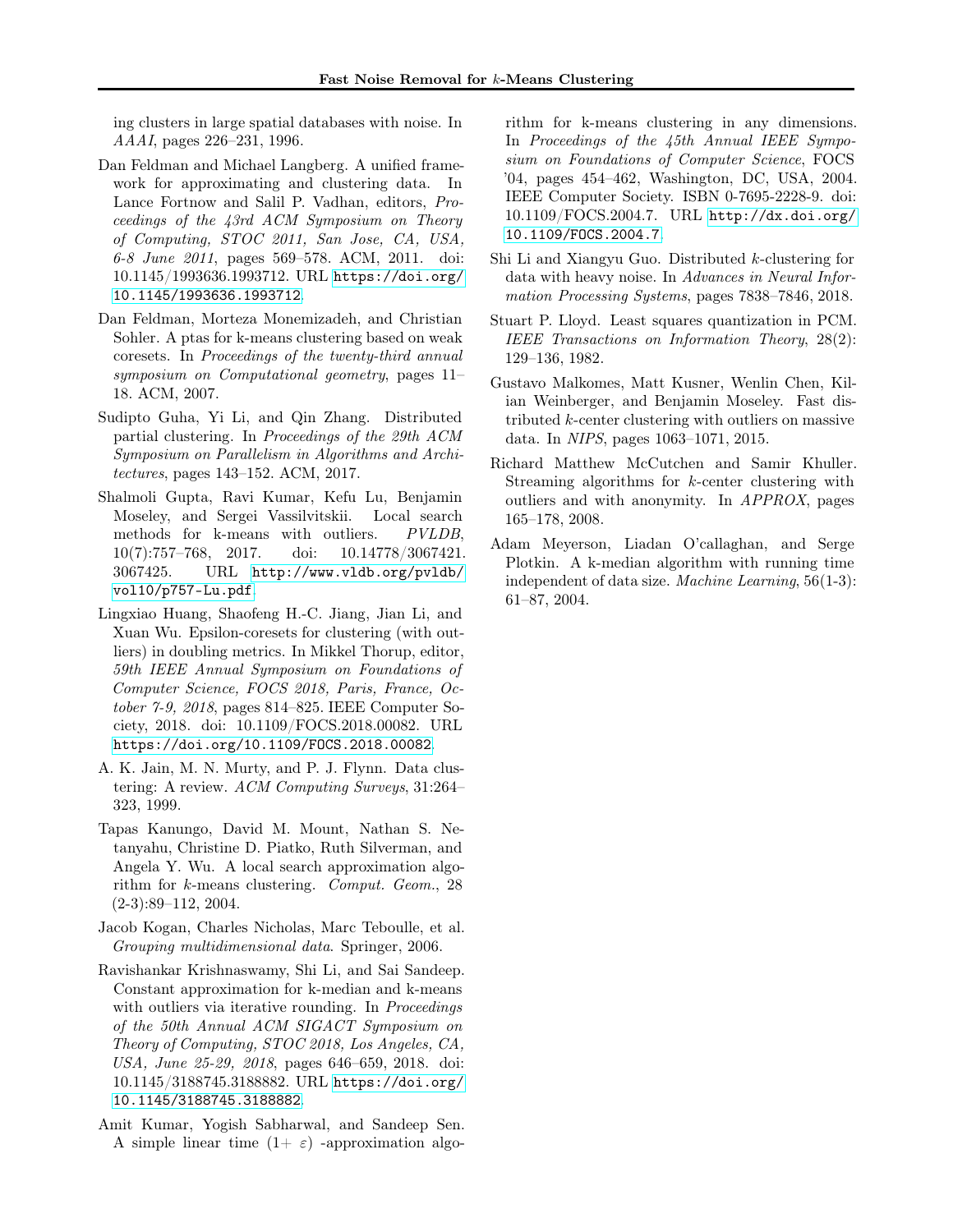Supplementary Material for: Fast Noise Removal for k-Means Clustering

# A Analysis of NK-means

The goal of this section is to prove Theorem [1.](#page-4-2) For the remainder of this section, let  $C^*$  denote the optimal  $z$ -solution and  $C$  denote the output of NK-MEANS $(X, k, z, A)$ . Again, let  $Opt :=$  $Opt(X, k, z)$ .

We first show the benefits of optimal clusters having size at least 3z.

**Claim 1.** For each optimal center  $c^* \in C^*$ , let  $x(c^*) \in C$ X *be the closest input point to* c ∗ *. If the cluster defined by*  $c^*$  ∈  $C^*$  *has size at least 3z, then*  $d(x(c^*), c^*)$  ≤  $(\frac{Opt}{3z})^{1/2}.$ 

*Proof.* Assume for contradiction that  $d(x(c^*), c^*)$  $\left(\frac{Opt}{3z}\right)^{1/2}$ . Thus for each input point  $x \in X$  that is assigned to center  $c^*$  in the optimal solution, we have  $d^2(x, c^*)$  >  $\frac{Opt}{3z}$ . There are at least 3z such points, so we can lower bound the assignment cost of these points by  $3z(\frac{Opt}{3z}) = Opt$ . This is a contradiction.  $\Box$ 

<span id="page-10-0"></span>**Lemma 2.** *If the cluster defined by*  $c^* \in C^*$  *in the optimal solution has size at least*  $3z$ *, then*  $x(c^*)$  *is heavy.* 

*Proof.* Assume for contradiction that  $x(c^*)$  is light, so  $|B(x(c^*), r)| < 2z$ . However, at least 3z points are assigned to  $c^*$  in the optimal solution, so there are at least  $z + 1$  such points outside of  $B(x(c^*), r)$ .

Let  $x \notin B(x(c^*), r)$  be such a point that is assigned to  $c^*$  in the optimal solution. By the triangle inequality, we have:

$$
d(x, x(c^*)) \le d(x, c^*) + d(x(c^*), c^*)
$$

, which implies 
$$
d(x, c^*) \ge r - d(x(c^*), c^*) \ge
$$
  
2(*Opt/z*)<sup>1/2</sup> - (1/3)<sup>1/2</sup>(*Opt/z*)<sup>1/2</sup>  $\ge$  (*Opt/z*)<sup>1/2</sup>.

We conclude that for at least  $z + 1$  points assigned to  $c^*$  in the optimal solution, their assignment costs are each at least  $Opt/z$ . This is a contradiction.  $\Box$ 

Now using this result, we can upper bound the number of outliers required by NK-MEANS $(X, k, z, A)$ to remain competitive with the optimal z-solution (we will show that this quantity is upper bounded by the size of Y at the end of NK-MEANS $(X, k, z, A)$ .)

**Lemma 3.** At the end of NK-MEANS $(X, k, z, A)$ ,  $|Y| \leq 3z \# \{ optimal clusters of size less than 3z\} + 2z.$ 

*Proof.* Let  $C^* = \{c_1^*, \ldots, c_k^*\} \subset X$ .

For each  $x \in X$ , we will classify points into two types:

1)  $d(x, C^*) \leq (Opt/z)^{1/2}$ :

We have that x satisfies  $d(x, C^*) = d(x, c^*) \le$  $(Opt/z)^{1/2}$  for some  $c^* \in C^*$ . If the cluster defined by  $c^*$  has size at least 3z, then by Lemma [2,](#page-10-0)  $x(c^*)$ is heavy.

Further,  $d(x, x(c^*)) \leq d(x, c^*) + d(x(c^*), c^*) \leq$  $(Opt/z)^{1/2} + (1/3)^{1/2} (Opt/z)^{1/2} \leq 2(Opt/z)^{1/2}$ , so  $x(c^*) \in B(x,r)$ . Thus, we will not add x to Y if its nearest optimal cluster has size at least 3z.

2)  $d(x, C^*)$  >  $(Opt/z)^{1/2}$ :

We claim that there are at most  $2z$  such  $x \in X$  satisfying  $d(x, C^*) > (Opt/z)^{1/2}$ . Assume for contradiction that there are at least  $2z + 1$  points  $x \in X$ with  $d(x, C^*) > (Opt/z)^{1/2}$ . At most z of these points can be outliers, so the optimal solution must cluster at least  $z + 1$  of these points. Thus we can lower bound the assignment cost of these points to  $C^*$  by:

$$
(z+1)r^2 = (z+1)(Opt/z) > Opt
$$

This is a contradiction.

We conclude that  $Y$  includes no points of type 1 from clusters of size at least  $3z$ , at most  $3z$  points from each cluster of size less than 3z, and at most 2z points of type 2. □

<span id="page-10-1"></span>Corollary 2. *If every optimal cluster has size at least* 3z, then at the end of NK-MEANS $(X, k, z, A)$ ,  $|Y| \leq$ 2z*.*

It remains to bound the  $|Y|$ -cost of C. Recall that the  $|Y|$ -cost of C is the cost of clustering X with C excluding the  $|Y|$  points of largest assignment cost.

Intuitively, we do not need to worry about the points in X that are clustered in both the  $|Y|$ -solution C and the z-solution  $C^*$  – so the points in  $X_{|Y|}(C) \cap X_z(C^*)$ , because such points are paid for in both solutions.

We must take some care to bound the cost of the points in X that are clustered by the  $|Y|$ -solution C but are outliers in the z-solution  $C^*$ , because such points could have unbounded assignment costs to  $C^*$ . Here we will use the following property of heavy points:

**Lemma 4.** Let  $x \in X$  be a heavy point. Then there  $exists some optimal center c^* \in C^* such that d(x, c^*) \leq$ 2r*.*

*Proof.* Assume for contradiction that  $d(x, c^*) > 2r$  for every  $c^* \in C^*$ . However, x is heavy, so  $|B(x,r)| \geq 2z$ . At least z points in  $B(x, r)$  must be clustered by the optimal  $z$ -solution  $C^*$ .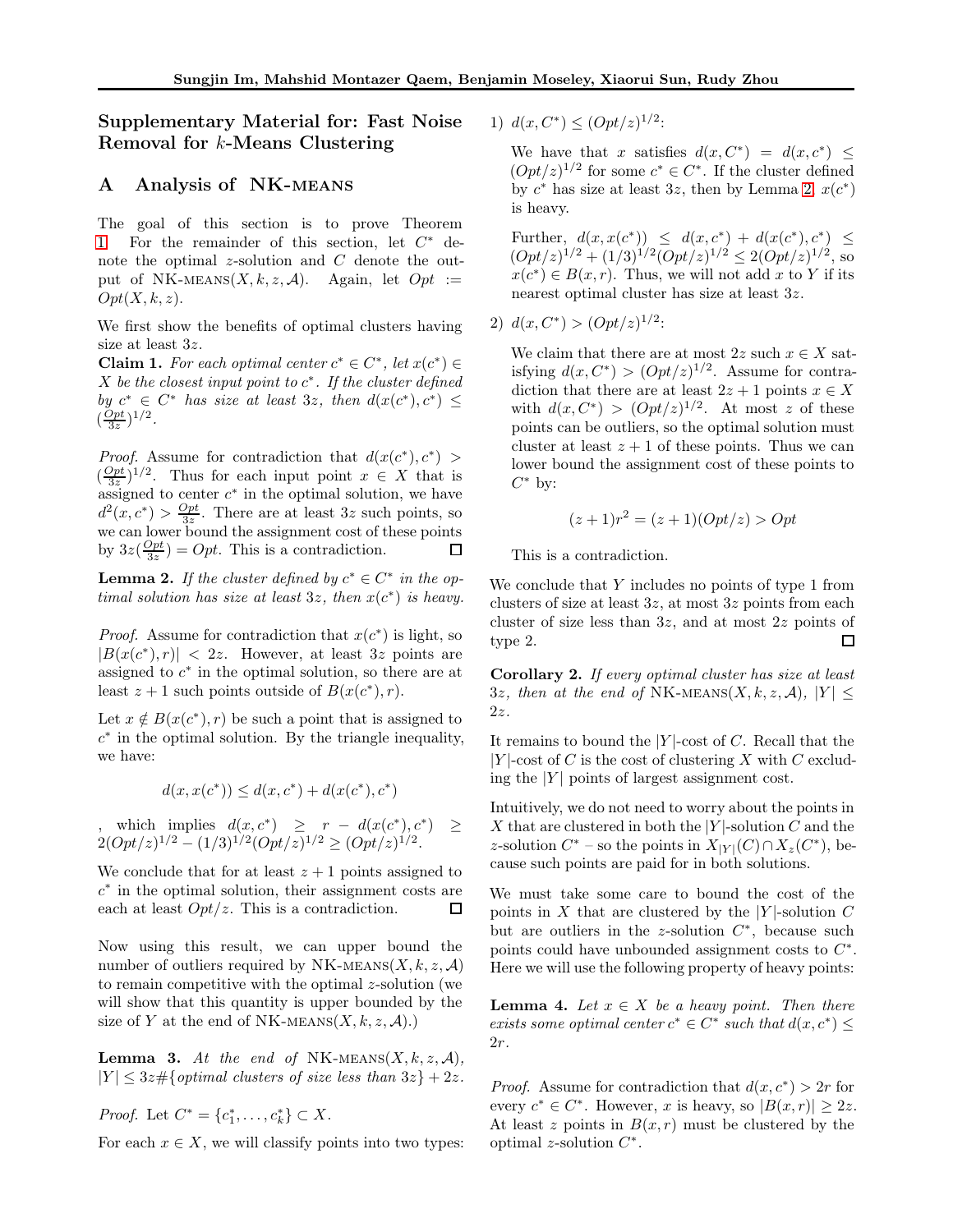$\Box$ 

Consider any such  $x' \in B(x,r) \cap X_z(C^*)$ . By the triangle inequality, we have

$$
2r < d(x, C^*) \le d(x, x') + d(x', C^*) \le r + d(x', C^*)
$$

This implies  $d(x', C^*) > r$ . Thus we can lower bound the assignment cost to  $C^*$  of all points in  $B(x,r) \cap$  $X_z(C^*)$  by:

$$
\sum_{x' \in B(x,r) \cap X_z(C^*)} d^2(x', C^*) > zr^2 = 4Opt
$$

This is a contradiction.

Now we are ready to prove the main theorem of this section.

*Proof of Theorem [1.](#page-4-2)* By Corolloary [2,](#page-10-1) we have  $f_{2z}^X(C) \leq f^{X \setminus Y}(C).$ 

Further, by construction, C is an  $\alpha$ -approximate kmeans solution on  $X \setminus Y$ . Then

$$
f^{X\setminus Y}(C) \le \alpha f^{X\setminus Y^*} \le \alpha f^{X\setminus Y}(C^*),
$$

so it suffices to show that  $f^{X\setminus Y}(C^*) \leq 9 \cdot Opt$ .

We will consider two types of points:

1)  $x \in (X \setminus Y) \cap X_z(C^*)$ , so points in  $X \setminus Y$  that are also clustered in the optimal  $z$ -solution  $C^*$ :

We have

$$
\sum_{x \in (X \setminus Y) \cap X_z(C^*)} d^2(x, C^*)
$$
  
\n
$$
\leq \sum_{x \in X_z(C^*)} d^2(x, C^*) = f_z^X(C^*).
$$

2)  $x \in (X \setminus Y) \cap (X \setminus X_z(C^*)),$  so points in  $X \setminus Y$  that are outliers in the optimal z-solution  $C^*$ :

Observe that by definition,  $|X \setminus X_z(C^*)| = z$ , so there are at most  $z$  such  $x$ . By Lemma [2,](#page-10-0) for each such  $x \in (X \setminus Y) \cap (X \setminus X_z(C^*)),$  we have  $d^2(x, C^*) \le 4r^2$ . Thus,

$$
\sum_{x \in (X \setminus Y) \cap (X \setminus X_z(C^*))} d^2(x, C^*) \le z(4r^2) = 8f_z^X(C^*).
$$

We conclude that  $f^{X\setminus Y}(C^*) \leq f^X_z(C^*) + 8f^X_z(C^*) =$  $9f_z^X(C^*)$ , as required.  $\Box$ 

# B Analysis of Coreset Construction and Near Linear Time Algorithm

The goal of this section is to prove Theorems [4](#page-5-3) and [5.](#page-6-0) In our proof, we will use Theorems [2](#page-5-4) and [3.](#page-5-5) For proofs of these theorems, see Sections [C](#page-11-0) and [D.](#page-12-0)

*Proof of Theorem [4.](#page-5-3)* We consider 2 cases:  $p > 1$  and  $p \leq 1$ .

If  $p > 1$ , then  $Y = K-MEANS++(X, 32(k +$  $(z)$ ). Because  $p > 1$ , we have  $\max(36\log(\frac{4nk^2}{z}), 36k\log(2k^3)) > z \Rightarrow z = O(k\log n).$ Then  $|Y| = O(k + z) = O(k \log n)$ , as required. Further, by Theorem [2,](#page-5-4)  $(Y, k, z)$  is a  $(1, 124)$ -coreset for  $(X, k, z)$  with constant probability.

Otherwise, if  $p \leq 1$ , then  $Y = K$ -MEANS++ $(S, 32(k +$ 2.5pz)). Thus,  $|Y| = O(k + pz) = O(k \log n)$ , as re-quired. By Theorem [3,](#page-5-5) with probability at least  $1-\frac{1}{k^2}$ ,  $(S, k, 2.5pz)$  is an  $(16, 29)$ -coreset for  $(X, k, z)$ . For the remainder of this analysis, we assume this condition holds. We also know that  $(Y, k, 2.5pz)$  is a  $(1, 124)$ coreset for  $(S, k, 2.5pz)$  with constant probability. Assume this holds for the remainder of the analysis.

Let C be a set of k centers satisfying  $f_{2.5\kappa_1 p z}^Y(C) \leq$  $\kappa_2 Opt(Y, k, 2.5pz)$ . Because  $(Y, k, 2.5pz)$  is an  $(1, 124)$ coreset for  $(S, k, 2.5pz)$ , this implies:

$$
f_{2.5\kappa_1pz}^S(C) \le 124\kappa_2 Opt(S, k, 2.5pz)
$$

Because  $(S, k, 2.5pz)$  is an  $(16, 29)$ -coreset for  $(X, k, z)$ , we conclude:

$$
f_{16\kappa_1z}^X(C) \le 29 \cdot 124\kappa_2 Opt(X, k, z)
$$

Thus  $(Y, k, 2.5pz)$  is an  $(O(1), O(1))$ -coreset for  $(X, k, z)$ .  $\Box$ 

*Proof of Theorem [5.](#page-6-0)* The approximation guarantees follow directly from Theorems [1](#page-4-2) and [4.](#page-5-3)

To analyze the runtime, note that we can compute S in time  $O(n)$ . It is known that K-MEANS++ $(X, k)$ takes  $O(kdn)$  time [\(Arthur and Vassilvitskii, 2007;](#page-8-1) [Aggarwal et al.](#page-8-10), [2009](#page-8-10)). Thus the runtime of SAMPLECORESET is dominated by the runtime of K-MEANS++ in both cases when  $p > 1$  and  $p \leq 1$ , which takes  $O((k \log n)dn)$  time.

Note that Y has size  $O(k \log n)$  in expectation, so by Lemma [1,](#page-4-3) NK-means can be implemented to run in time  $O(k^2d\log^2 n) + T(k\log n)$  on Y in expectation. □

# <span id="page-11-0"></span>C Proof of Theorem [2](#page-5-4)

Our proof of Theorem [2](#page-5-4) relies on the following lemma which is implicit in [Aggarwal et al. \(2009\)](#page-8-10):

**Lemma 5.** Let  $Y = K\text{-MEANS++}(X, 32k)$ . Then  $f^X(Y) \leq 20 \cdot Opt(X, k)$  *with probability at least* 0.03. **Corollary 3.** Let  $Y = K\text{-MEANS} + (X, 32(k + z))$ . *Then*  $f^X(Y) \leq 20 \cdot Opt(X, k, z)$  *with probability at least* 0.03*.*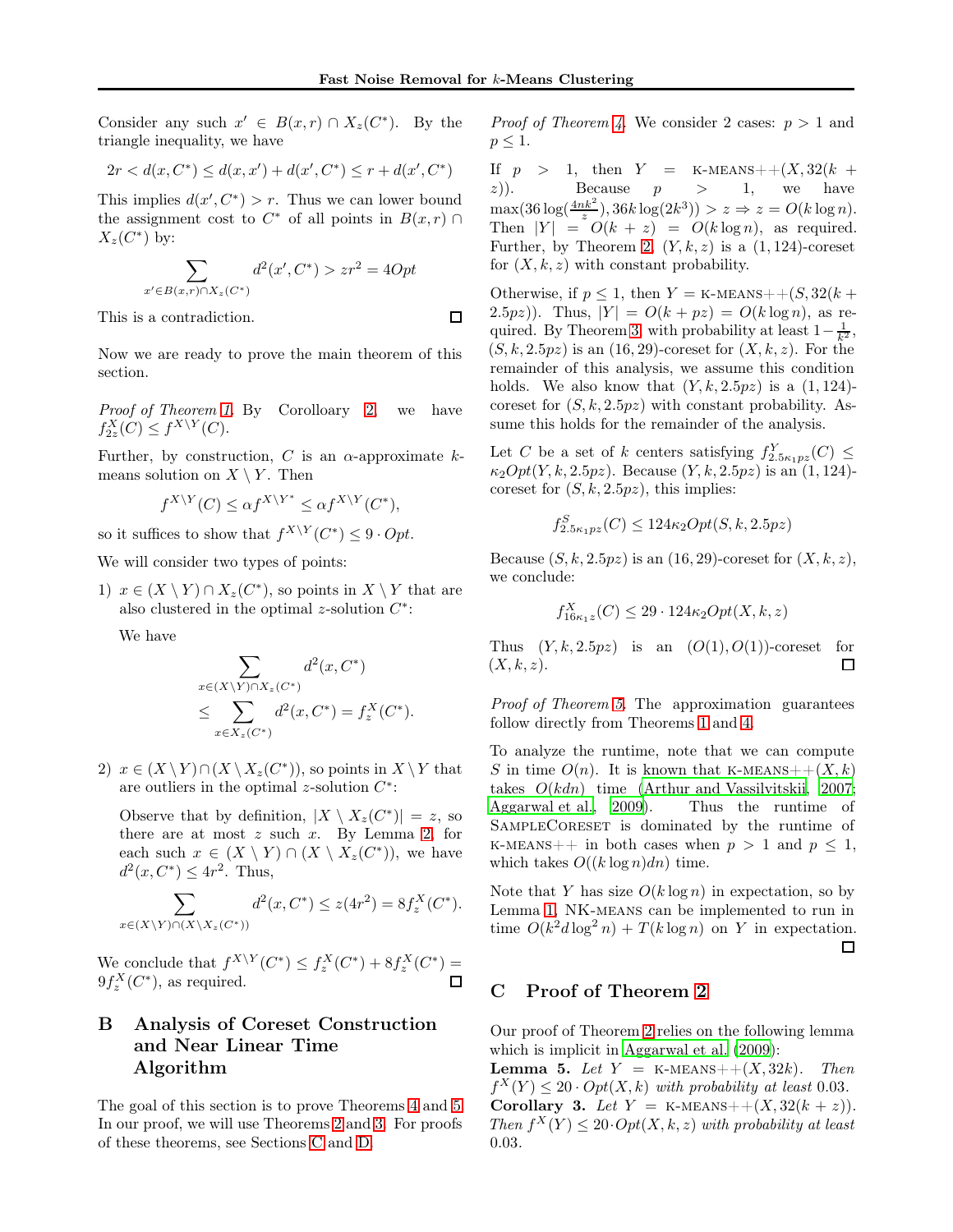*Proof.* Let  $C^*$  be the optimal solution to the  $k$ -means with outliers instance  $(X, k, z)$ . Note that  $X \setminus X_z(C^*)$ is the set of outliers in the optimal solution, so  $|X \rangle$  $X_z(C^*)\leq z.$ 

Then we have  $f_{z}^{X}(C^{*}) \geq f^{X}(C^{*} \cup (X \setminus X_{z}(C^{*})) \geq$  $Opt(X, k + z)$ . Combining this inequality with the above lemma gives the desired result. П

Using the above corollary, we can prove Theorem [2](#page-5-4) by a moving argument:

*Proof of Theorem [2.](#page-5-4)* Let  $Y = K\text{-MEANS} + (X, 32(k +$  $(z)$ ) with weights w as defined in the theorem statement. By the above corollary, we have  $f^X(Y) \leq$  $20 \cdot Opt(X, k, z)$  with constant probability. We assume for the remainder of the proof that this condition holds.

Let C be any set of k centers such that  $f_{\kappa_1z}^Y(C) \leq$  $\kappa_2 Opt(Y, k, z)$ . We wish to bound  $f_{\kappa_1 z}^X(C)$ .

Note that by definition of  $w, \Sigma$ y∈Y  $w(y) = n$ , and each weight is an integer. Thus for the remainder of the proof we interpret  $Y$  as a multiset such that for each  $y \in Y$ , there are  $w(y)$  copies of y in the multiset.

It follows, we can associate each  $x \in X$  with a unique  $y(x) \in Y$  such that  $d^2(x, y(x)) = d^2(x, Y)$  (so  $y(x)$  is a unique copy of the center that  $x$  is assigned to in the clustering of  $X$  with centers  $Y$ .)

Now we partition  $X_{\kappa_1z}(C)$  into two sets:

$$
X' := \{ x \in X \mid x \in X_{\kappa_1 z}(C), y(x) \in Y_{\kappa_1 z}(C) \}
$$
  

$$
X'' := \{ x \in X \mid x \in X_{\kappa_1 z}(C), y(x) \notin Y_{\kappa_1 z}(C) \}
$$

For each  $x \in X_{\kappa_1 z}(C)$ , we want to bound its assignment cost. There are two cases:

$$
1) \, x \in X' \colon
$$

We can bound  $d^2(x, C) \leq 2d^2(x, y(x)) +$  $2d^2(y(x), C)$ . Note that  $y(x) \in Y_{\kappa_1 z}(C)$ , so we can bound the assignment cost  $d^2(y(x), C)$ .

$$
2) \, x \in X'' \colon
$$

Note that because  $y(x) \notin Y_{\kappa_1z}(C)$ , and  $X_{\kappa_1z}(C), Y_{\kappa_1z}(C)$  are the same size, we can associate  $y(x)$  with a unique element in  $Y_{\kappa_1z}(C)$ , say  $y(x') \in Y_{\kappa_1 z}(C)$  such that  $x' \notin X_{\kappa_1 z}(C)$ .

Note that  $x'$  is not assigned in the  $\kappa_1 z$ -solution C, but  $x$  is assigned, so we can bound:

$$
d^{2}(x, C) \le d^{2}(x', C) \le 2d^{2}(x', y(x')) + 2d^{2}(y(x'), C)
$$

By summing over all  $x \in X_{\kappa_1 z}(C)$  and applying the above bounds, we have:

$$
f_{\kappa_1 z}^X(C) = \sum_{x \in X'} d^2(x, C) + \sum_{x \in X''} d^2(x, C)
$$
  
\n
$$
\leq 2 \sum_{x \in X'} (d^2(x, y(x)) + d^2(y(x), C))
$$
  
\n
$$
+ 2 \sum_{x \in X''} (d^2(x', y(x')) + d^2(y(x'), C))
$$
  
\n
$$
= 2f^X(Y) + 2f_{\kappa_1 z}^Y(C)
$$
  
\n
$$
\leq 2 \cdot 20 \cdot Opt(X, k, z) + 2\kappa_2 Opt(Y, k, z)
$$

An analogous argument gives that  $Opt(Y, k, z) \leq 2$ .  $20 \cdot Opt(X, k, z) + 2 \cdot Opt(X, k, z).$ 

We conclude that  $f_{\kappa_1z}^X(C) \leq (40 + 84\kappa_2)Opt(X, k, z),$ where we may assume  $\kappa_2 \geq 1$ . This gives the desired result.

## <span id="page-12-0"></span>D Proof of Theorem [3](#page-5-5)

The proof of Theorem [3](#page-5-5) closely follows [Meyerson et al.](#page-9-10) [\(2004\)](#page-9-10) and is given here for completeness. Note that the key difference is that rather than sampling elements uniformly from X with replacement as in [Meyerson et al. \(2004\)](#page-9-10), instead we sample each element of  $X$  independently with probability  $p$ . In this section let  $C^* = \{c_1^*, \ldots, c_k^*\}$  be an optimal z-solution on X with clusters  $C_1^*, \ldots, C_k^*$  such that  $C_i^*$  is the set of points assigned to center  $c_i^*$ . Let  $n_i := |C_i^*|$  denote the size of cluster i.

Further, let  $S$  be a sample drawn from  $X$  of size  $s$ as in SAMPLECORESET, and let  $C$  a set of  $k$  centers satisfying  $f_{2.5\kappa_1pz}^S(C) \leq \kappa_2Opt(S, k, 2.5pz)$  for some constants  $\kappa_1, \kappa_2 > 0$ .

The goal of this section is to prove that the sample S gives a good coreset of  $X$  for the  $k$ -means with outliers problem. We begin with some definitions that will be useful to our analysis:

Definition 4 (Large/Small Clusters). *We say a clus* $i$  *ter*  $C_i^*$  *of the optimal solution is large if*  $|C_i^*| \geq \frac{z}{k}$  *and* small *otherwise.*

Definition 5 (Covered/Uncovered Clusters). *Let*  $A := S_{2.5pz}(C^*) \cap S_{2.5\kappa_1pz}(C)$ *, so A is the set of points in* S *that are assigned in the* 2.5pz*-solution* C <sup>∗</sup> *and in the*  $2.5\kappa_1pz$ *-solution* C.

*We say a large cluster*  $C_i^*$  *is covered if*  $|C_i^* \cap A| \ge$  $\frac{1}{2}|C_i^* \cap S|$  and **uncovered** otherwise.

Intuitively, in our analysis we want to show that most of the large clusters are covered, because the large clusters make up the majority of the points. In order to obtain a good summary of the whole point set, it suffices to obtain a good summary of the large clusters.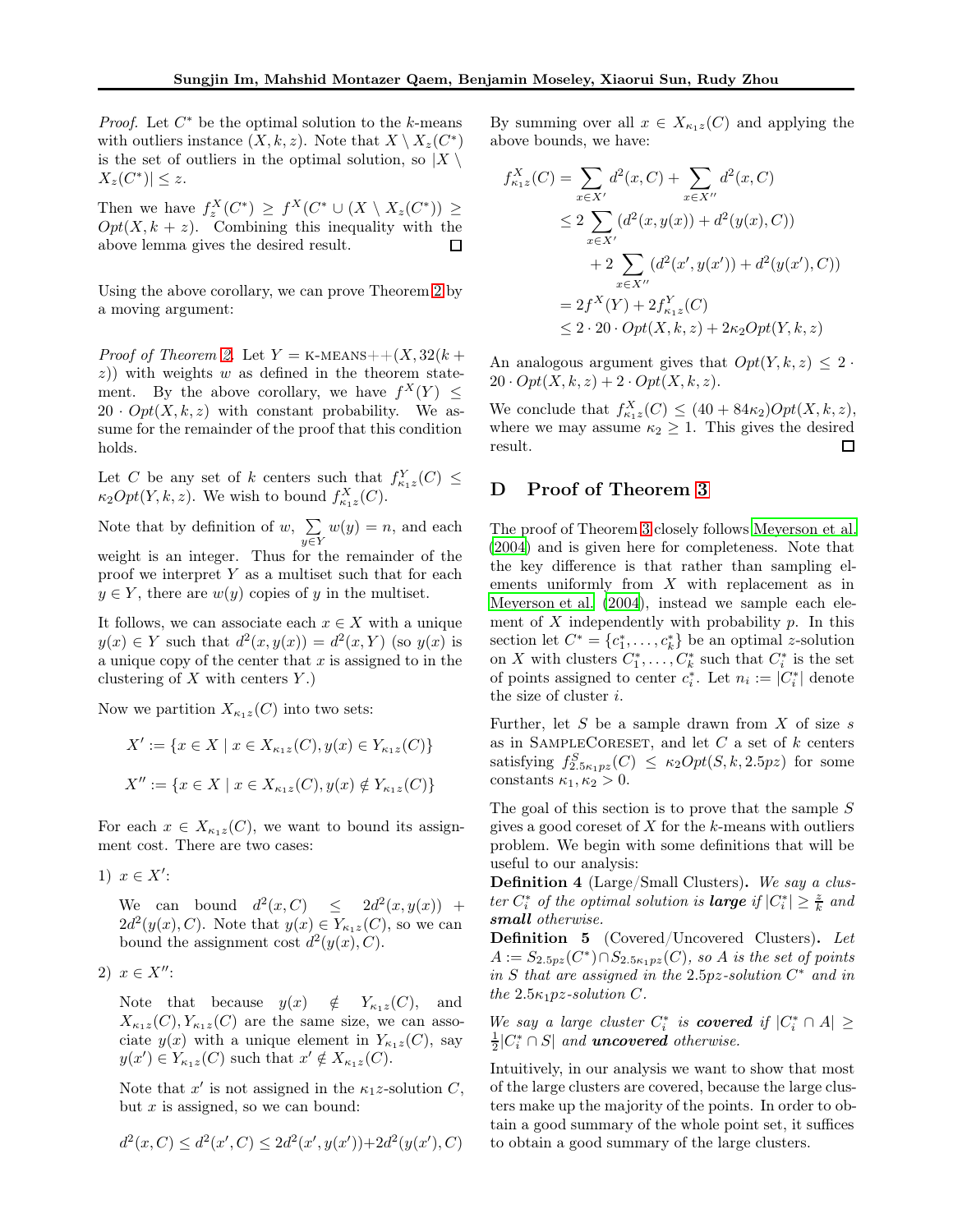We quantify this notion of a good summary by defining a division of  $X$  into bins with respect to the centers,  $C^*$ .

**Definition 6** (Bin Division). Let  $b \in \mathbb{N}$ . The b-bin *division of* X *with respect to a set of* k *centers,* C*, is a partition*  $B_1, \ldots, B_b$  *of* X *such that*  $B_1$  *contains the*  $\frac{n}{b}$  points in X with the smallest assignment costs to  $\check{C}^*$ ,  $B_2$  *contains the next*  $\frac{n}{b}$  *cheapest points, and so on. More formally, the partition*  $B_1, \ldots, B_b$  *satisfies:* 

\n- $$
|B_i| = \frac{n}{b}
$$
 for all  $i \in [b]$
\n- $\max_{x \in B_i} d^2(x, C) \leq \min_{x \in B_{i+1}} d^2(x, C)$  for all  $i \in [b-1]$
\n

 $\overline{B}$ 

For the remainder of this section, let  $B_1, \ldots, B_b$  denote the bin division of  $X$  with respect to the optimal z-solution  $C^*$ , where  $b = \frac{n}{z}$  (so each bin has size z.)

The following lemma shows that our sample size is sufficiently large to obtain a good representation of each bin and each large cluster.

<span id="page-13-2"></span><span id="page-13-0"></span>**Lemma 6.** With probability at least  $1 - \frac{1}{k^2}$ , the fol*lowing both hold:*

- <span id="page-13-1"></span>*1)* For all  $i \in [b]$ ,  $|S \cap B_i| \in [0.75pz, 1.25pz]$
- 2) For every large cluster  $C_i^*$ ,  $|S \cap C_i^*| \geq 0.75pn_i$

*Proof.* We will use the following standard Chernoff bounds, where  $X = \sum$  $\sum_{i \in [n]} X_i$  is the sum of *n* i.i.d. random variables  $X_i \sim Ber(p)$ . For any  $\delta \geq 0$ ,  $Pr(|X - pn| \geq \delta pn) \leq 2exp(\frac{-\delta^2 pn}{2+\delta})$  and  $Pr(X \geq$  $(1 - \delta)pn \leq exp\left(\frac{-\delta^2 pn}{2 + \delta}\right).$ 

We bound the failure probability for each bin and each large cluster. For all  $i \in [b]$ , we have  $Pr(||S \cap B_i| |pz| \ge \frac{1}{4}pz \le exp(-\frac{1}{36}pz).$  For all large clusters  $C_i^*$ , we have  $Pr(|S \cap C_i^*| \leq (1 - \frac{1}{4})pn_i) \leq exp(-\frac{1}{36}pn_i) \leq$  $exp(-\frac{1}{36}p\frac{z}{k}).$ 

Now by union bounding over the failure events for each bin and large cluster, the probability that Condition [1](#page-13-0) or [2](#page-13-1) does not hold is upper bounded by:

$$
\frac{n}{z}2 \cdot exp(-\frac{1}{36}pz) + k \cdot exp(-\frac{1}{36}p\frac{z}{k})
$$

Because  $p \geq \frac{36}{z} \log(\frac{4nk^2}{z})$  and  $p \geq 36\frac{k}{z} \log(2k^3)$ , the first and second terms are both upper bounded by  $\frac{1}{2k^2}$ , respectively.

For the remainder of this section, we assume that both Conditions [1](#page-13-0) and [2](#page-13-1) hold. Now we will formalize the idea that it suffices to get a good representation of the large clusters, because we can simply throw away the remaining points as outliers by increasing the number of outliers by a constant factor.

<span id="page-13-3"></span>**Lemma 7.** Let  $X' = X_{covered}$ , where  $X_{covered}$  is the *union of all covered large clusters (so* X′ *excludes all small clusters, all uncovered clusters, and all outliers in the optimal* z*-solution on* X*.)*

Then 
$$
f_{(9+7\kappa_1)z}^X(C) \leq f^{X'}(C)
$$
.

*Proof.* It suffices to show that  $|X_{small} \cup (X \setminus X_z(C^*)) \cup$  $X_{uncovered} \leq (9 + 7\kappa_1)z.$ 

By definition  $|X_{small}| \leq z$  (because each small cluster has at most  $\frac{z}{k}$  points and there are at most k small clusters), and  $|X \setminus X_z(C^*)| \leq z$ , so it remains to bound the size of  $X_{uncovered}$ .

Recall that  $A = S_{2.5pz}(C^*) \cap S_{2.5\kappa_1pz}(C)$ , so  $|A| \geq$ s−2.5pz−2.5 $\kappa_1$ pz. This implies  $|S \setminus A| \leq 2.5$ pz $(1+\kappa_1)$ .

By definition, a cluster  $C_i^*$  is uncovered if  $|C_i^* \cap A| < \frac{1}{2}|C_i^* \cap S|$ . This implies  $|C_i^* \cap S| \leq 2|C_i^* \cap (S \setminus A)|$ 

By summing over all uncovered clusters, we have:

$$
|X_{uncovered} \cap S|
$$
  

$$
\leq 2|X_{uncovered} \cap (S \setminus A)| \leq 2|S \setminus A| \leq 5pz(1 + \kappa_1)
$$

Further, by Condition [2,](#page-13-1) for every large cluster  $C_i^*$ , we have  $|S \cap C_i^*| \ge 0.75pn_i$ , which gives  $n_i \le \frac{4}{3} \frac{1}{p} |S \cap C_i^*|$ . This holds for every uncovered cluster, so we can upper bound:

$$
|X_{uncovered}| \le \frac{4}{3} \frac{1}{p} |X_{uncovered} \cap S| \le \frac{20}{3} z (1 + \kappa_1)
$$

Combining these bounds gives:

$$
|X_{small} \cup X_{uncovered} \cup (X \setminus X_z(C^*))|
$$
  
\n
$$
\leq z + z + \frac{20}{3}z(1 + \kappa_1)
$$
  
\n
$$
= (2 + \frac{20}{3}(1 + \kappa_1))z \leq (9 + 7\kappa_1)z
$$

 $\Box$ 

Now it suffices to bound the cost of clustering all the covered clusters, which we do so with a standard moving argument:

<span id="page-13-4"></span>**Lemma 8.**  $f^{X'}(C) \leq 2f_z^X(C^*) + \frac{32}{3} \frac{1}{p} (f_{2.5pz}^S(C^*) +$  $f_{2.5\kappa_1pz}^S(C)$ 

*Proof.* By the approximate triangle inequality:

$$
f^{X'}(C) \le 2f^{X'}(C^*) + 2\sum_{i \in [k]} n_i d^2(c_i^*, C),
$$

where the first term accounts for moving each point in  $X'$  to its closest center in  $C^*$ , and the second term accounts for moving each point from its respective center in  $C^*$  to the nearest center in  $C$ .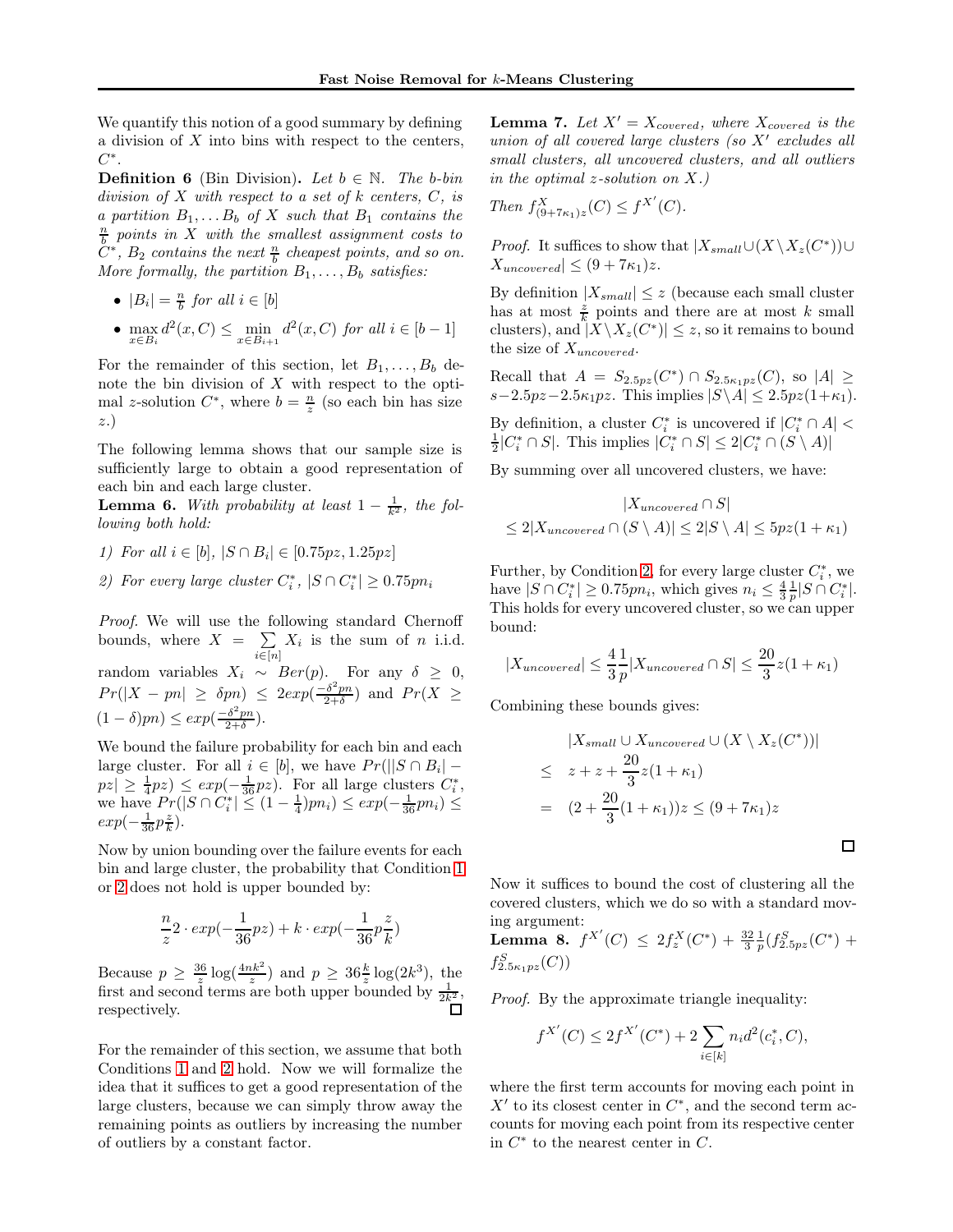Note that  $X' \subset X_z(C^*)$ , so  $f^{X'}(C^*) \leq f^{X_z(C^*)}(C^*)$  $f^X_z(C^*)$ .

It remains to bound 2  $\Sigma$  $\sum_{i \in [k]} n_i d^2(c_i^*, C)$ . By a standard averaging argument, for any covered cluster  $C_i^*$ :

$$
d^{2}(c_{i}^{*}, C) \le \frac{1}{|C_{i}^{*} \cap A|} \sum_{x \in C_{i}^{*} \cap A} (2d^{2}(x, c_{i}^{*}) + 2d^{2}(x, C))
$$

Because  $C_i^*$  is covered,  $\frac{1}{|C_i^* \cap A|} \leq \frac{2}{|C_i^* \cap S|}$ . Further, by Condition [2,](#page-13-1) we have  $|C_i^* \cap S| \ge 0.75pn_i$ .

Using these results, we can bound 2  $\Sigma$  $\sum_{i\in[k]} n_i d^2(c_i^*, C) \leq$  $rac{32}{3}$  $rac{1}{p}$   $brace$  $\sum_{i\in[k]}(Q_i + R_i),$  where we define  $Q_i$  :=

$$
\sum_{x \in C_i^* \cap A} d^2(x, c_i^*) \text{ and } R_i := \sum_{x \in C_i^* \cap A} d^2(x, C).
$$

Recall that  $A = S_{2.5pz}(C^*) \cap S_{2.5\kappa_1pz}(C)$ , so:

$$
\sum_{i \in [k]} Q_i = \sum_{x \in X' \cap A} d^2(x, C^*) \le \sum_{x \in A} d^2(x, C^*)
$$
  

$$
\le f_{2.5pz}^S(C^*)
$$

 $\sum_{i \in [k]} R_i \leq f_{2.5\kappa_1pz}^S(C)$ . Com-Analogously we can show  $\Sigma$ bining these bounds gives the desired result.  $\Box$ 

Note that by definition of C, we have  $f_{2.5\kappa_1pz}^S(C) \leq$  $\kappa_2 Opt(S, k, 2.5pz) \leq \kappa_2 f_{2.5pz}^S(C^*).$ 

We require one more lemma to prove Theorem [3,](#page-5-5) because we must relate the 2.5pz-cost of clustering S with  $C^*$  to the z-cost of clustering X with  $C^*$ . To do this we use the fact that the bins are approximately equally-represented:

<span id="page-14-1"></span>Lemma 9.  $f_{2.5pz}^S(C^*) \leq 1.25pf_z^X(C^*)$ 

*Proof.* By Condition [1,](#page-13-0) no bin contributes more than 1.25pz elements to S, so  $S_{2.5pz}(C^*)$  excludes all of  $S \cap$  $B_{b-1}$ ,  $S \cap B_b$ .

Thus  $S_{2.5pz}(C^*) \subset \bigcup_{i\in [b-2]} S \cap B_i$ , so we have  $f_{2.5pz}^S(C^*) \leq \sum_{n=1}$ i∈[b−2]  $f^{S \cap B_i}(C^*).$ 

Further, by definition of the bin division  $B_1, \ldots, B_b$ , we have  $f_z^X(C^*) = \sum$  $i \in [b-1]$  $f^{B_i}(C^*)$ , and for any  $i \in$  $[b-2]$ :

$$
\max_{x \in S \cap B_i} d^2(x, C^*) \le \min_{x \in B_{i+1}} d^2(x, C^*)
$$

Our strategy will be to charge each point in  $S \cap B_i$ to a point in  $B_{i+1}$ . Observe  $|B_i| = z$  for all i and by Condition [1,](#page-13-0)  $|S \cap B_i| \leq 1.25pz$ . This implies  $f^{S \cap B_i}(C^*) \leq 1.25p f^{B_{i+1}}(C^*)$  for all  $i \in [b-2]$ .

We conclude:

$$
f_{2.5pz}^S(C^*) \le \sum_{i \in [b-2]} f^{S \cap B_i}(C^*)
$$
  
\n
$$
\le 1.25p \sum_{i \in [b-2]} f^{B_{i+1}}(C^*) \le 1.25pf_z^X(C^*)
$$

Now we are ready to put these lemmas together to prove Theorem [3:](#page-5-5)

*Proof of Theorem [3.](#page-5-5)* By Lemma [6,](#page-13-2) with probability at least  $1 - \frac{1}{k^2}$ , both Conditions [1](#page-13-0) and [2](#page-13-1) hold. For the remainder of the proof, suppose both conditions hold.

Now by chaining Lemmas [7](#page-13-3) and [8,](#page-13-4) we have:

$$
f_{(9+7\kappa_1)z}^X(C) \le f^{X'}(C) \le 2f_z^X(C^*) + \frac{32}{3} \frac{1}{p} (f_{2.5pz}^S(C^*) + f_{2.5\kappa_1pz}^S(C))
$$

Applying the definition of  $S$ ,  $f_{2.5\kappa_1pz}^S(C) \leq$  $\kappa_2 f^S_{2.5 pz} (C^*)$ :

$$
f_{(9+7\kappa_1)z}^X(C) \le f^{X'}(C) \le 2f_z^X(C^*)
$$
  
 
$$
+\frac{32}{3}\frac{1}{p}(1+\kappa_2)f_{2.5pz}^S(C^*)
$$

Finally, we apply Lemma [9](#page-14-1) to obtain:

$$
f_{(9+7\kappa_1)z}^X(C) \le 2f_z^X(C^*) + \frac{32}{3} \frac{1}{p} (1 + \kappa_2)(1.25p f_z^X(C^*))
$$
  
=  $(\frac{46}{3} + \frac{40}{3}\kappa_2) Opt(X, k, z)$ 

<span id="page-14-0"></span>We may assume  $\kappa_1, \kappa_2 \ge 1$ , which completes the proof.

### E Other Experiment Results

#### E.1 Algorithms Implemented

We discuss each algorithm's implementation in more detail. When we ran  $k$ -means++, Lloyd's,  $k$ -means-, we terminated the execution when the objective improves less than a 1.00001 factor.

1. NK-MEANS (plus  $k$ -means  $+$  on coreset). We added NK-MEANS to  $k$ -means++ as a preprocessing step. See Algorithm [1](#page-4-4) for its pseudo-code. Since we had to guess the value of Opt, we considered all possible values that are power of 2 in the range of  $[n \min_{u,v \in X} d^2(u,v), n \max_{u,v \in X} d^2(u,v)].$  Occasionally, when z was almost as big as  $n/k$ , NKmeans discarded almost all points – such cases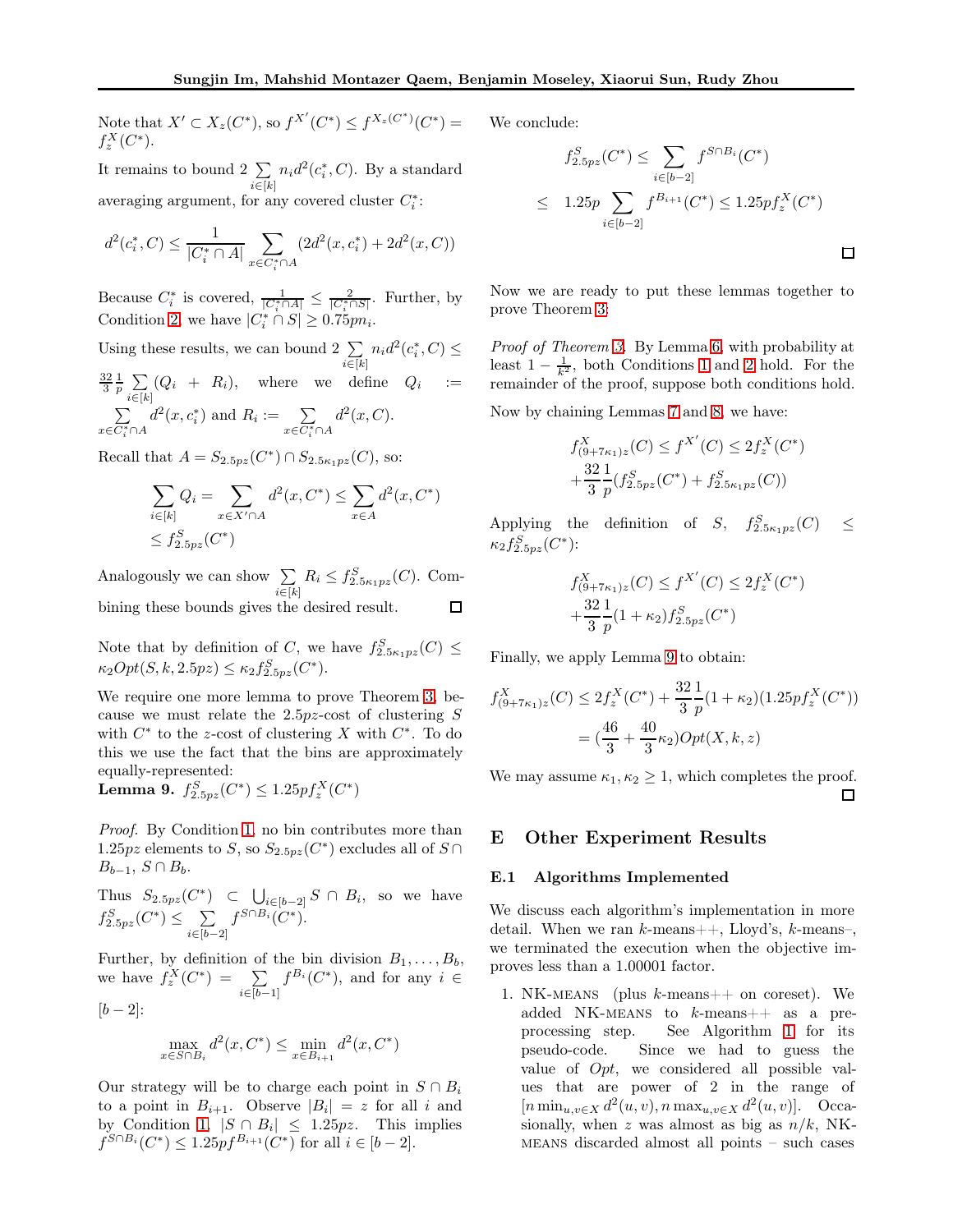were considered as failure. However, if the guessed value of Opt is sufficiently large, NK-means discards no points. Therefore, essentially this algorithm should be as good as running  $k$ -means++ on the coreset directly.

- 2. k-means  $++$  (on the original input). The coreset is not used in this algorithm. So, we run  $k$ -means  $++$ on the original input.
- 3. k-means +  $+$  (on coreset). This algorithm runs kmeans++ on the coreset.
- 4. Primal-dual of [Charikar et al. \(2001\)](#page-8-4) (on coreset). The primal-dual algorithm [Charikar et al.](#page-8-4) [\(2001\)](#page-8-4) is executed on the coreset. This algorithm is quite involved, and therefore, we only provide the parameters we chose to run the algorithm. For the whole algorithm description, see [Charikar et al. \(2001\)](#page-8-4). The algorithm requires us to guess the value of  $Opt$ . As in the implementation of NK-means, we considered all possible values that are power of 2 in the range of  $[n \min_{u,v \in X} d^2(u,v), n \max_{u,v \in X} d^2(u,v)].$  This algorithm is based on a reduction to the facility location problem where one is allowed to choose as many centers as needed, but has to pay a (uniform) cost for using each center. Thus, another binary search is needed on the facility (center) opening cost. Each outlier cost is set to  $Opt/(2z)$ .
- 5. Uniform Sample (conservative uniform sampling plus k-means++ $\cdot$ : k-means++ was executed on a uniform sample consisting of points sampled with probability  $1/(2z)$ .
- 6. k-means– [Chawla and Gionis \(2013](#page-8-5)) on coreset. This algorithm is a variant of the Lloyd's algorithm that executes each iteration of Lloyd's excluding the farthest z points. That is, the algorithm repeats the following: it bring back all input points, excludes the farthest z points from the current centers, reassigns each remaining point to the closest center, and then recomputes the center of each cluster.
- 7. Local search of [Gupta et al. \(2017\)](#page-9-8) (on coreset). In principle, this algorithm may end up with discarding  $\Omega(zk\log n)$  points. However, it was observed that it never discarded more than 2z points in experimentation. We adopt the practical implementation of the algorithm described in [Gupta et al. \(2017\)](#page-9-8). When the algorithm converges we enforce the farthest z points to be the outliers.

#### E.2 Experiment Results

In this section we present all experiment results.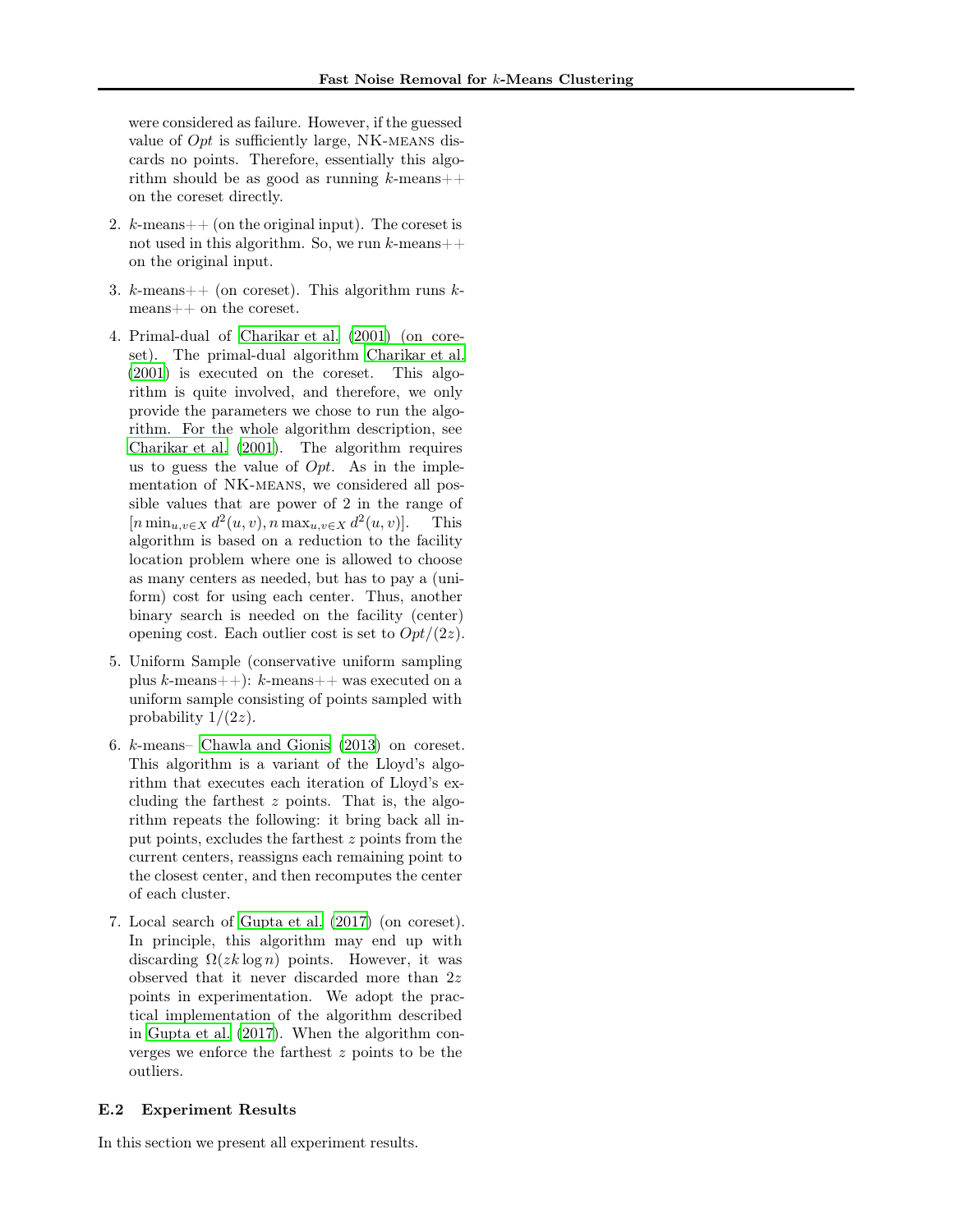| (d, k, z)     | NK-MEANS | Primal        | $\cos$ coreset $k$ - | original        | Local  | $k-$             | Uniform |
|---------------|----------|---------------|----------------------|-----------------|--------|------------------|---------|
|               |          | Dual          | $means++$            | $k$ -means $++$ | Search | $means-$         | Sample  |
| (10,10,10K)   | 333      | 4hrs          | 223                  | 110             | 347    | 357              | 14      |
| (10, 10, 50K) | 89       | 5400          | 33                   | 126             | 143    | $>4$ hrs         | 14      |
| (10, 20, 10K) | 864      | 4hrs          | 667                  | 249             | 3712   | 4hrs<br>$\gt$    | 20      |
| (10, 20, 50K) | 214      | 4hrs<br>$\gt$ | 102                  | 718             | 3355   | 4hrs<br>$\rm{>}$ | 20      |
| (20, 10, 10K) | 6576     | 5759          | 306                  | 141             | 500    | 519              | 24      |
| (20, 10, 50K) | 145      | 5855          | 58                   | 180             | 269    | 4hrs<br>$\gt$    | 24      |
| (20, 20, 10K) | 1590     | 4hrs<br>$\gt$ | 1232                 | 270             | 6698   | 7787             | 36      |
| (20, 20, 50K) | 361      | 4hrs<br>$\gt$ | 203                  | 1173            | 5278   | 4hrs<br>$\gt$    | 36      |

Table 3: The running time (sec.) for synthetic data sets with noise sampled from  $[-1/2, 1/2]^d$ .

| (d,k,z)                        | NK-MEANS | Primal         | $\cos$ coreset $k$ - | original        | Local  | $k-$          | Uniform |
|--------------------------------|----------|----------------|----------------------|-----------------|--------|---------------|---------|
|                                |          | Dual           | $means++$            | $k$ -means $++$ | Search | means-        | Sample  |
| $(10,10,10\overline{{\rm K}})$ | 285      | 11271          | 129                  | 406             | 247    | 4039          | 13      |
| $(10, 10, 50\overline{\rm K})$ | 126      | 7638           | 35                   | 772             | 154    | 154           | 14      |
| (10, 20, 10K)                  | 860      | 4hrs           | 585                  | 900             | 3966   | 3970          | 20      |
| (10, 20, 50K)                  | 280      | 4hrs<br>↘      | 103                  | 1742            | 4hrs   | $>4$ hrs      | 20      |
| (20, 10, 10K)                  | 415      | 13973          | 153                  | 557             | 328    | 5658          | 25      |
| (20, 10, 50K)                  | 220      | 11356          | 60                   | 1032            | 269    | 4hrs<br>$\gt$ | 25      |
| (20, 20, 10K)                  | 1235     | 4hrs<br>$\!>$  | 742                  | 1050            | 6278   | 6629          | 36      |
| (20, 20, 50K)                  | 474      | 4hrs<br>$\geq$ | 184                  | 2079            | 4967   | 4hrs<br>$\gt$ | 36      |

Table 4: The running time (sec.) for synthetic data sets with noise sampled from  $[-5/2, 5/2]^d$ .

| (d, k, z)                | NK-MEANS | Primal                   | coreset $k$ - | original        | Local  | $k-$                     | Uniform  |
|--------------------------|----------|--------------------------|---------------|-----------------|--------|--------------------------|----------|
|                          |          | Dual                     | $means++$     | $k$ -means $++$ | Search | $means-$                 | Sample   |
| (10,10,10K)              | 1.0002   | $\overline{\phantom{a}}$ | 12.6865       | 1.0318          | 1.2852 | 1.2852                   | 1.1501   |
| (10, 10, 50K)            | 1.7474   | 61.2273                  | 1.7475        | 1.8293          | 1.2351 | $\overline{\phantom{0}}$ | 144.8253 |
| (10, 20, 10K)            | 1.0002   |                          | 8.3791        | 1.0141          | 1.2949 | $\overline{\phantom{a}}$ | 1.4066   |
| 20, 50K<br>10.           | 6.9265   | $\overline{\phantom{a}}$ | 33.7886       | 29.9914         | 1.2444 | $\overline{\phantom{a}}$ | 352.9934 |
| 10K)<br>'20,<br>10.      | 1.0002   | 94.9299                  | 48.5067       | 1.0392          | 1.1547 | 1.1547                   | 1.1499   |
| 10, 50K)<br>'20,         | 2.4857   | 1.1048                   | 2.4857        | 2.6371          | 1.1293 | $\overline{\phantom{a}}$ | 76.9656  |
| 20, 10K<br>$\sqrt{20}$ , | 1.0002   | $\overline{\phantom{a}}$ | 1.0422        | 1.0369          | 1.1532 | 1.1532                   | 1.3261   |
| 20, 50K<br>'20,          | 1.8725   | $\overline{\phantom{a}}$ | 1.8768        | 42.7528         | 1.1166 | $\overline{\phantom{a}}$ | 491.5800 |

Table 5: The objective value for synthetic data sets with noise sampled from  $[-1/2, 1/2]^d$ .

| (d, k, z)     | NK-MEANS | Primal                   | $\cos$ ect $k$ - | original        | Local                    | $k-$                     | Uniform  |
|---------------|----------|--------------------------|------------------|-----------------|--------------------------|--------------------------|----------|
|               |          | Dual                     | $means++$        | $k$ -means $++$ | Search                   | $means-$                 | Sample   |
| (10, 10, 10K) | 1.0002   | 1.1138                   | 67.8622          | 62.6428         | 1.1152                   | 1.1152                   | 1.1363   |
| (10, 10, 50K) | 1.0017   | 82.2102                  | 168.1054         | 101.0163        | 1.1678                   | 1.1678                   | 107.6996 |
| (10, 20, 10K) | 1.0002   | $\overline{\phantom{a}}$ | 58.4918          | 74.9860         | 1.1264                   | 1.1264                   | 1.3842   |
| (10, 20, 50K) | 1.0018   | $\overline{\phantom{a}}$ | 172.8086         | 188.8177        | $\overline{\phantom{0}}$ | $\overline{\phantom{0}}$ | 348.5592 |
| (20, 10, 10K) | 1.0002   | 1.0410                   | 128.6235         | 45.5434         | 1.0432                   | 1.0432                   | 1.1440   |
| (20, 10, 50K) | 1.0013   | 1.0932                   | 159.8269         | 151.0288        | 1.0907                   | $\overline{a}$           | 217.1559 |
| (20, 20, 10K) | 1.0002   | $\overline{\phantom{a}}$ | 119.9495         | 98.5209         | 1.0404                   | 1.0404                   | 1.3629   |
| (20, 20, 50K) | 1.0016   | $\overline{\phantom{a}}$ | 200.1431         | 242.0977        | 1.0535                   | $\overline{a}$           | 454.5076 |

Table 6: The objective value for synthetic data sets with noise sampled from  $[-5/2, 5/2]^d$ .